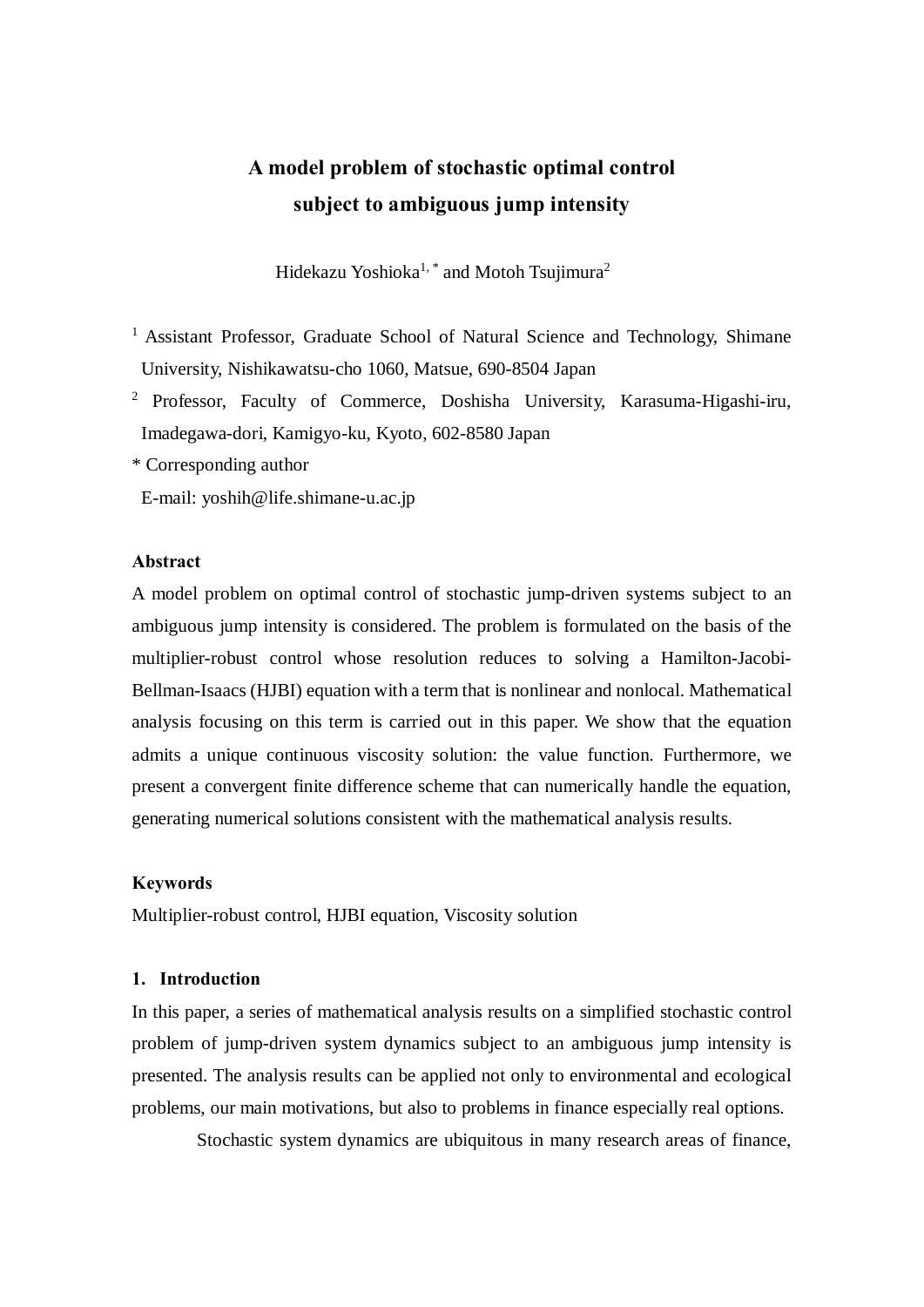economics, resource, environment, and ecology (Capasso and Bakstein, 2005). In problems related to finance, dynamics of asset and commodity prices are widely described as stochastic processes (Kwok, 2008). In problems related to environment and ecology, population dynamics are considered in the context of stochastic processes because of inherently nonlinear and complicated background biological and physical processes (Lande et al. 2003). Modeling, analysis, and control of stochastic system dynamics have thus been major research topics in mathematical sciences. The stochastic optimal control based on stochastic differential equations (SDEs) is an effective mathematical approach to handle these issues from a unified viewpoint (Fleming and Soner, 2006).

Accurate identification of parameters and coefficients appearing in system dynamics is a common key in optimal control problems. In general, controlled system dynamics are nonlinear as implied in many examples  $(Ji \text{ and } Shi, 2017)$  – Liang and Liu,  $2017$ =Yaegashi et al.,  $2018$ ), meaning that a slight difference of parameter values may lead to qualitatively different system behavior like bifurcations (Grass et al., 2015). Unfortunately, even in simple mathematical models, accurate identification of parameters and coefficients are still difficult tasks (Collie et al., 2016=Zhou et al., 2014), and model misspecification remains as a critical issue. In practice, it is desirable to have an optimal control policy that works robustly against worst-case perturbations and misspecifications.

One of the most successful approaches to efficiently handle stochastic system dynamics subject to model ambiguity is the multiplier-robust control (Hansen and Sargent,  $2001$ ). This approach is based on the concept of stochastic control ( $\emptyset$ ksendal and Sulem, 2005), in which the ambiguity is represented by nature as an opposite player of the decision-maker. Therefore, one of them is the maximizer and the other is the minimizer of some performance index, and the problem can be mathematically formulated as a differential game problem. In the framework of multiplier-robust control, the ambiguity is handled by the decision-maker through a penalization of a performance index based on a relative entropy, which statistically measures the distance between the true and believed, possibly distorted models. Then, finding the optimal control policy ultimately reduces to solving a Hamilton-Jacobi-Bellman-Isaacs (HJBI) equation, which is a degenerate nonlinear (integro-) differential equation. In this sense, analysis of the control problem is equivalent to analysis of the HJBI equation. Problems related to finance (Shen et al., 2018), insurance (Zeng et al., 2016), environment and ecology (Manoussi et al.,  $2018=$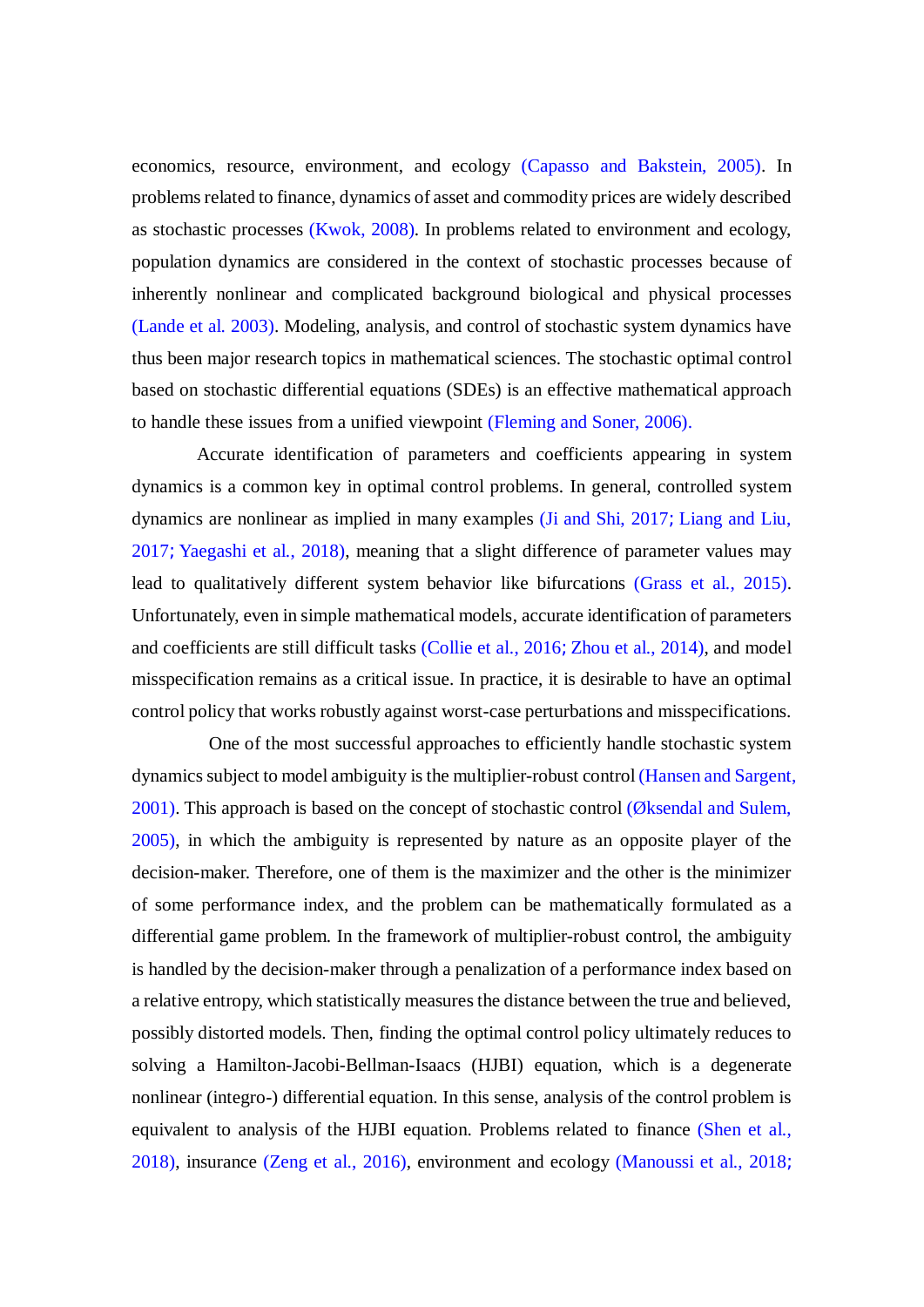Yoshioka and Yaegashi, 2018a), and fisheries (Yoshioka and Yaegashi, 2018b) have been investigated so far.

A potential issue in modeling stochastic system dynamics is identification of noise properties, such as the volatility modulating the strength of a Brownian motion and the jump size and jump intensity of a compound Poisson process. Their identification results would critically affect behavior of the resulting system dynamics. In fact, several mathematical models of biological population dynamics subject to jump disturbances suggest that the noise intensity determines whether the population encounters an eventual extinction (Li et al., 2015=Schloman, 2018). The jump ambiguity has been an important research topic in financial management as well (Aït-Sahalia and Matthys, 2019). The HJBI equations in the framework of the multiplier-robust control with ambiguous jumps have terms that are nonlinear and nonlocal whose mathematical analysis seems to be difficult. Often, this difficulty has been overcome by assuming certain functional shapes of the coefficients to derive exactly-solvable models (Aït-Sahalia and Matthys, 2019–Zhu, 2017). However, such a strategy would not always successfully work in more realistic and complicated problems. This issue motivates us to carry out detailed mathematical analysis of the HJBI equations having nonlinear and nonlocal terms.

The objective of this paper is to formulate a simplified stochastic control problem of jump-driven systems subject to an ambiguous jump intensity. This problem is motivated by optimal controls of severe algae blooming in river environment (Yoshioka and Yaegashi, 2018a=Yoshioka, 2019), but can be considered as a model problem of other jump-driven stochastic control problems as well. The system is autonomous and is driven by a compound Poisson process. The model ambiguity is penalized by an entropic term (Zeng et al., 2016). The present problem, due to its simplicity, is not essentially a differential game problem but rather a control problem. Nevertheless, the resulting HJBI equation still has a term that is both nonlinear and nonlocal. The main mathematical tool in this paper is the concept of viscosity solutions (Azimzadeh et al.,  $2018$ =Crandall et al., 1992), with which we can show that the HJBI equation admits a unique continuous viscosity solution: the value function. In addition, we show that a finite difference scheme can potentially generate numerical solutions converging toward the viscosity solution. Despite our analysis results are for the simplified problem, they can be to some extent applied to advanced models arising in problems that are more realistic.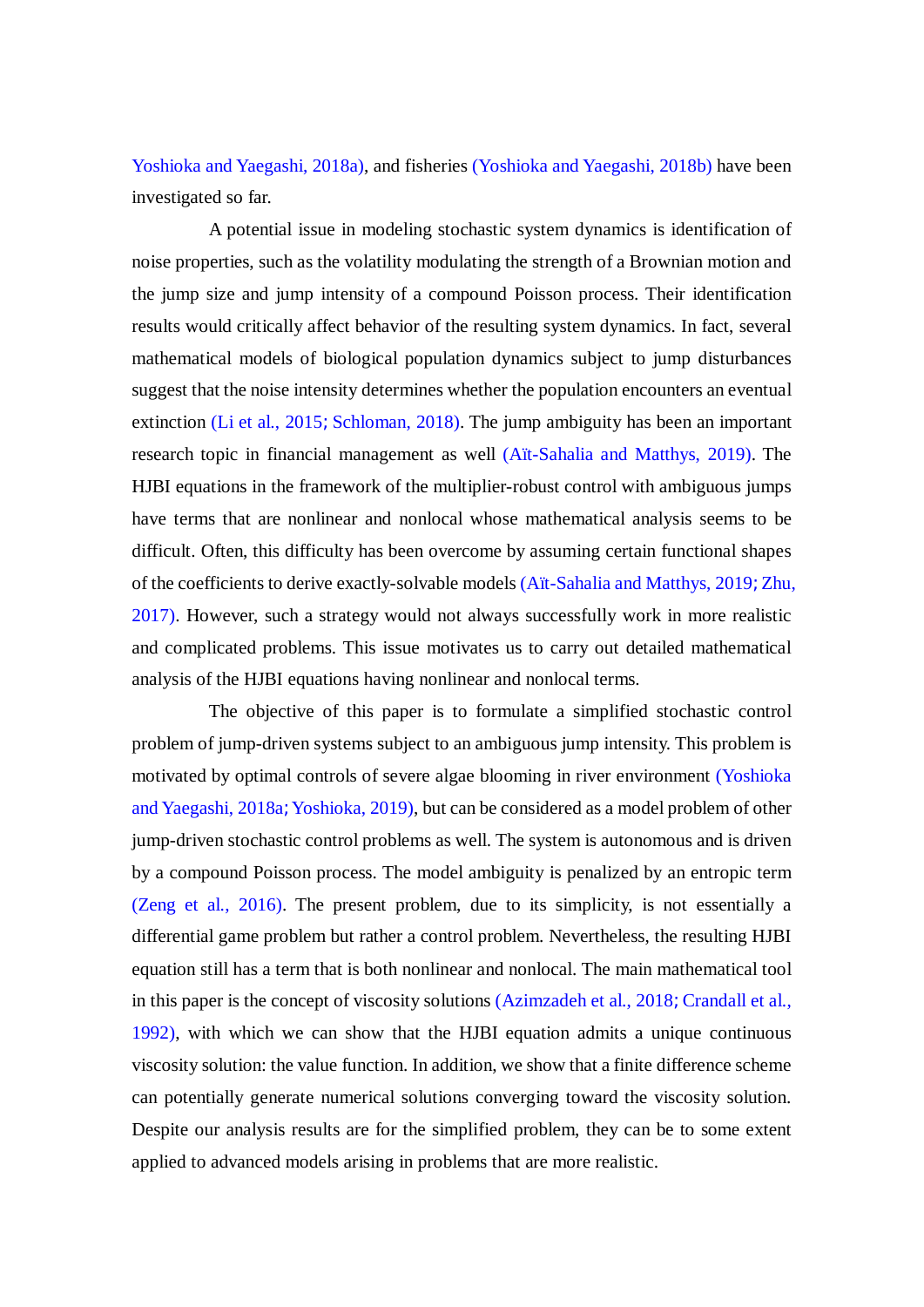The rest of this paper is organized as follows. Section 2 describes the setup of the mathematical model. Section 3 is devoted to analyzing the model. The numerical analysis is presented in Section 4, and Section 5 concludes this paper.

#### **2. Mathematical model**

#### **2.1 Problem setting**

Consider the usual setting of optimal control of jump-diffusion processes (Øksendal and Sulem, 2005). The compound Poisson process defined on a complete probability space is denoted as  $P_t$  at time  $t$ . Its jump intensity, which is the inverse of the mean time interval between each successive jumps, is denoted as  $\lambda > 0$ . The jump size *z* at each jump follows the probability distribution  $g = g(z) \ge 0$  having the compact support Z in  $(0,1)$ . Clearly, we should have  $\int_{Z} g(z) dz = 1$ . The filtration generated by  $P_t$  is denoted as  $\mathcal{F}_t$ . Set  $\mathcal{F} = {\{\mathcal{F}_t\}}_{t\ge0}$ . The continuous-time state variable at time *t* is denoted as  $X_t$ , which is assumed to be a càdlàg process adapted to  $\mathcal{F}_t$ . In addition, we assume that the process  $X_t$  has the bounded range  $\Omega = [0,1]$ . Set  $\acute{Q} = (0,1]$ .

The boundedness assumption is satisfied in many resource and population management problems under certain normalization of the state variables (Yoshioka, 2019). Assuming the unit interval as the domain is for the sake of simplicity of descriptions. The boundedness assumption can be reasonable in real options as well if we consider problems of non-renewable (exhaustible) resources.

#### **2.2 SDE without ambiguity**

The system dynamics equation without ambiguity is introduced as

$$
dX_t = -X_{t-0}dP_t, \ t > 0 \tag{1}
$$

subject to the initial condition  $X_0 = x \in \Omega$ . This SDE represents a jump-driven decreasing process, and is explicitly solved as

$$
X_t = x \prod_{k=1}^{N_t} (1 - z_k), \quad t \ge 0.
$$
 (2)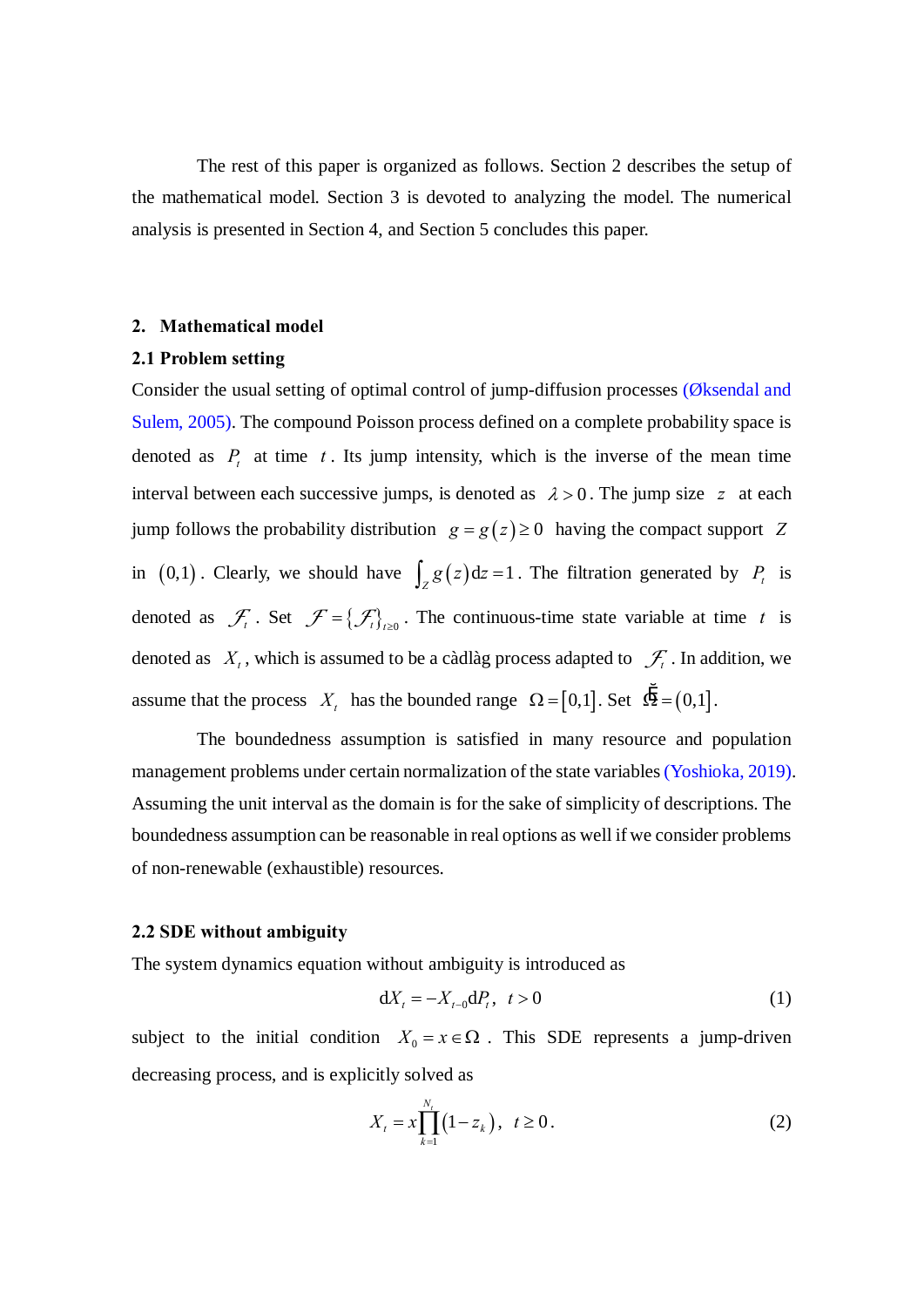The SDE (1) admits the path-wise solution (2) valued in  $\Omega$ .

#### *Remark 2.1*

Practical problems should have drift and/or diffusion terms, but are not considered in this paper. This is because they in general do not affect the nonlinear and nonlocal part of the HJBI equation presented later. If we consider a system dynamics with an ambiguous diffusion term instead of (1), then we face with a problem with ambiguous volatility. The difference between our and such models is that the former considers a system having a discontinuous noise, while the latter considers a system having a continuous noise.

#### *Remark 2.2*

A generalized SDE like

$$
dX_t = -X_{t-0}^{\omega} dP_t, \ \ t > 0 \tag{3}
$$

with  $\omega > 0$  may also be considered. The mathematical analysis results in this paper would apply to this generalized SDE with minor modifications.

#### **2.3 SDE with ambiguity**

We focus on optimal control of an ambiguous counterpart of the SDE (1). It is assumed that the jump intensity  $\lambda$  is ambiguous and is difficult to identify for the observer, the decision-maker. Such a situation can be encountered in modeling financial crisis (Jin et al., 2017) and flood disturbances (Yoshioka, 2019).

The ambiguity is represented by a positive measurable process  $\phi_i > 0$  ( $t \ge 0$ ) adapted to  $\mathcal{F}_t$  at each  $t \ge 0$ . The expectation is denoted as E. Throughout this paper, we assume that each  $\phi$  satisfies

$$
E\bigg[\int_0^\infty e^{-\delta_0 s}\big(\phi_s \ln \phi_s + 1 - \phi_s\big) ds\bigg] < +\infty \quad \text{and} \quad E\bigg[\exp\bigg(\int_0^t \big(\phi_s \ln \phi_s + 1 - \phi_s\big) ds\bigg)\bigg] < +\infty \quad (4)
$$

with some  $\delta_0 > 0$  and all  $t > 0$ . They are technical conditions employed so that the performance index defined later is bounded. Notice that  $f(\phi) = \phi \ln \phi + 1 - \phi$ ,  $f(0) = 1$ ,  $f: [0, +\infty) \to \mathbb{R}$  is non-negative and convex, having the global minimum 0 at  $\phi = 0$ .

The ambiguity introduced here is mathematically the same with that of Zeng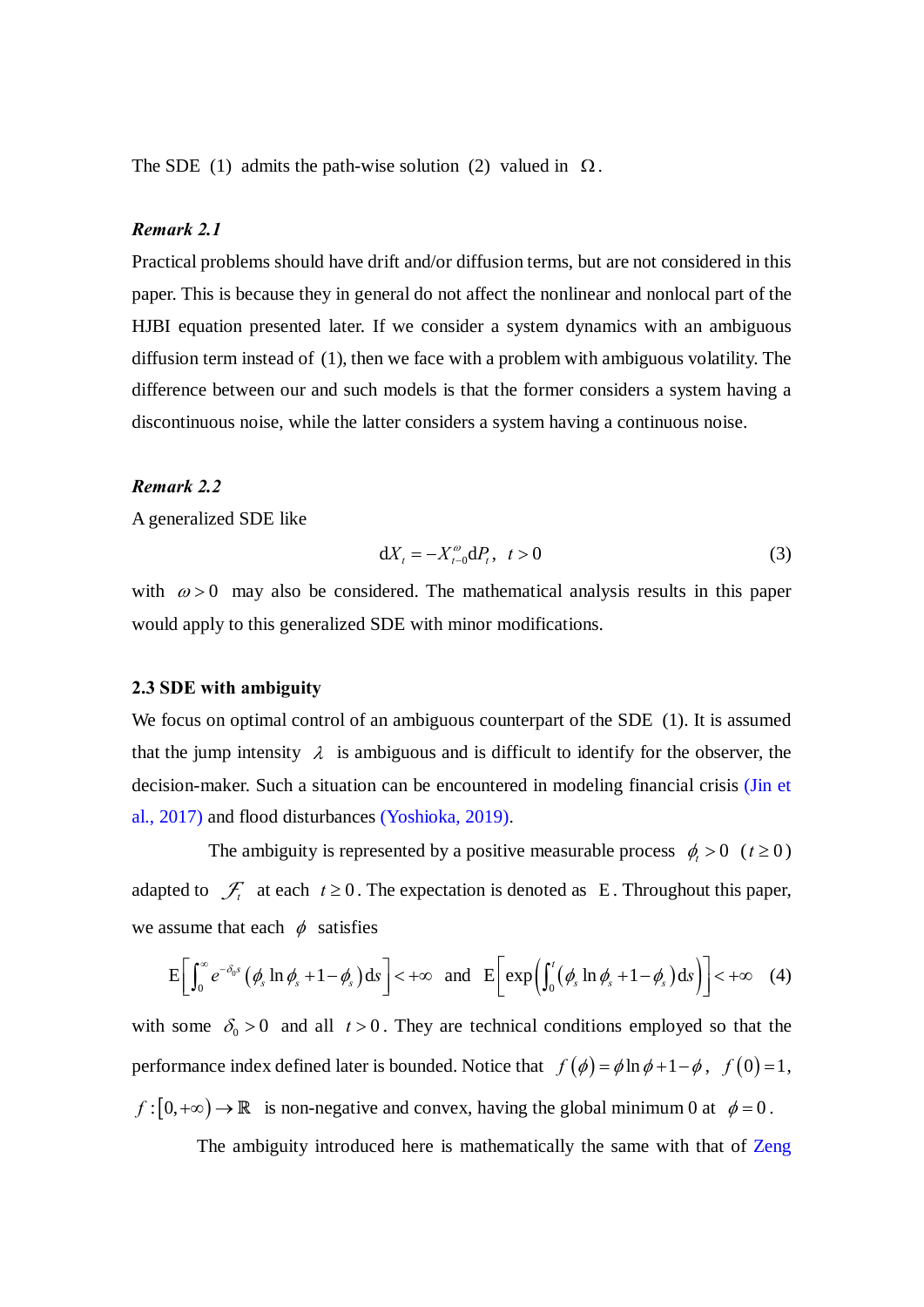$(2016)$ , which is based on the Girsanov $\alpha$  theorem. If

$$
\int_0^t \ln \phi_s \, dP_s + \int_0^t \int_Z \left(1 - \phi_s\right) \lambda g\left(z\right) \, dz \, ds < +\infty \,, \quad t \ge 0 \,, \tag{5}
$$

then set the process

$$
\Lambda_t^{(\phi)} = \exp\left(\int_0^t \ln \phi_s \, dP_s + \int_0^t \int_Z \left(1 - \phi_s\right) \lambda g\left(z\right) \, dz \, dt\right),\tag{6}
$$

which is a positive martingale under the current probability measure. We assume (5) holds throughout this paper, and set the Radon-Nikodym derivative  $\frac{d\hat{Q}}{dQ}\bigg|_{\mathcal{F}} = \Lambda_t^{(\phi)}$ , where

Q and Q represent the current and distorted measures, respectively. All the expectations appearing below are defined in the sense of the distorted probability measure  $\tilde{\mathbb{O}}$ .

The admissible set  $\mathcal A$  of  $\phi_t$   $(t \ge 0)$  is defined as follows.

# **Definition 2.1**

The set  $\mathcal A$ , which is referred to as the admissible set, is defined as

$$
\mathcal{A} = \left\{ \phi \middle| \begin{aligned} \phi_t & \text{is positive, bounded, measurable, adapted to } \mathcal{F}_t, \\ \text{and satisfies (4) and (5) for } t \ge 0. \end{aligned} \right\}.
$$
 (7)

Under the distorted measure  $\tilde{Q}$ , based on the Girsanov $\alpha$  theorem,  $P_t$  becomes a compound Poisson process  $\tilde{P}_t$ , which has the same jump size distribution g but has the modulated jump intensity  $\lambda \phi$ . (Zeng et al., 2016). Based on the non-ambiguous counterpart (1), the SDE having ambiguity in the jump intensity is formulated as

$$
\mathrm{d}X_t = -X_{t-0}\mathrm{d}\tilde{P}_t, \quad t > 0\tag{8}
$$

subject to the same initial condition  $X_0 = x \in \Omega$ . The Poisson process with the jump intensity  $\lambda \phi_t$  is denoted as  $\tilde{N}_t$ . As in (1), the SDE (8) is explicitly solved as

$$
X_t = x \prod_{k=1}^{\tilde{N}_t} (1 - z_k), \ \ t \ge 0,
$$
\n(9)

which is càdlàg, decreasing, and valued in  $\Omega$ .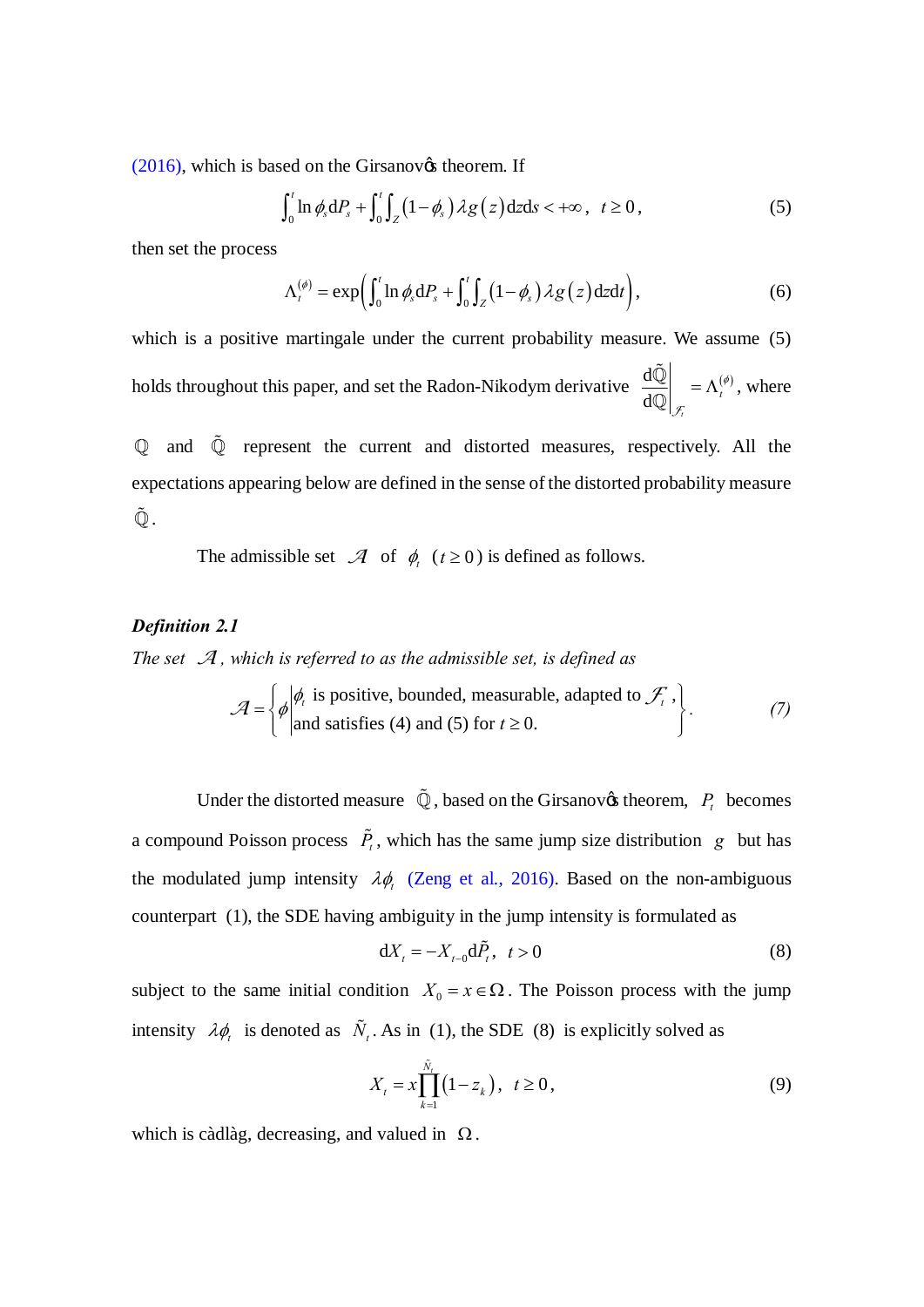# **2.4 Performance index**

The performance index to be optimized is formulated. For the sake of simplicity of analysis, assume that the state variable represents the amount of a quantity that would cause some disutility, like the population of harmful algae. In more realistic models than that considered in this paper, the performance index would have additional terms of the cost of human interventions to control the state variable. Then, the maximization problem should be replaced by a min-max or a max-min problem.

The performance index to be optimized is set as

$$
p(x; \phi) = \mathbf{E}\bigg[\int_0^\infty e^{-\delta s} \bigg(X_s^m - \frac{\lambda}{\psi}(\phi_s \ln \phi_s + 1 - \phi_s)\bigg) ds\bigg].\tag{10}
$$

Here,  $m > 0$  is a constant that represents the sensitivity of disutility, and  $\delta > 0$  is the discount rate representing how myopic the observer is: larger  $\delta$  means that the observer is more myopic and puts larger weight on information near future.  $\psi > 0$  is the ambiguity-aversion parameter of the observer: he/she is more ambiguity-averse with larger  $\psi$ . The first term of the performance index  $p$  is the disutility caused by the population, which simply represents the situation where a larger population causes a larger disutility. The second term represents the entropy penalization following the conventional models of multiplier-robust control (Zeng et al., 2016).

The value function is set as the worst-case performance index, which in the present model is

$$
\Phi(x) = \sup_{\phi \in \mathcal{A}} p(x; \phi) \quad \text{in} \quad \Omega \,.
$$
 (11)

Notice that  $\Phi(0) = 0$ . The maximizing element  $\phi$ , which gives the worst-case modulation of the jump intensity, is denoted as  $\phi = \phi^*$ . By the definition, we have

$$
\Phi(x) \ge p(x; \phi) \quad \text{for all} \quad \phi \in \mathcal{A} \,. \tag{12}
$$

# **2.5 HJBI equation**

Set

$$
\Delta \Phi = \Phi - \int_0^1 g(z) \Phi \big( (1-z) x \big) dz . \tag{13}
$$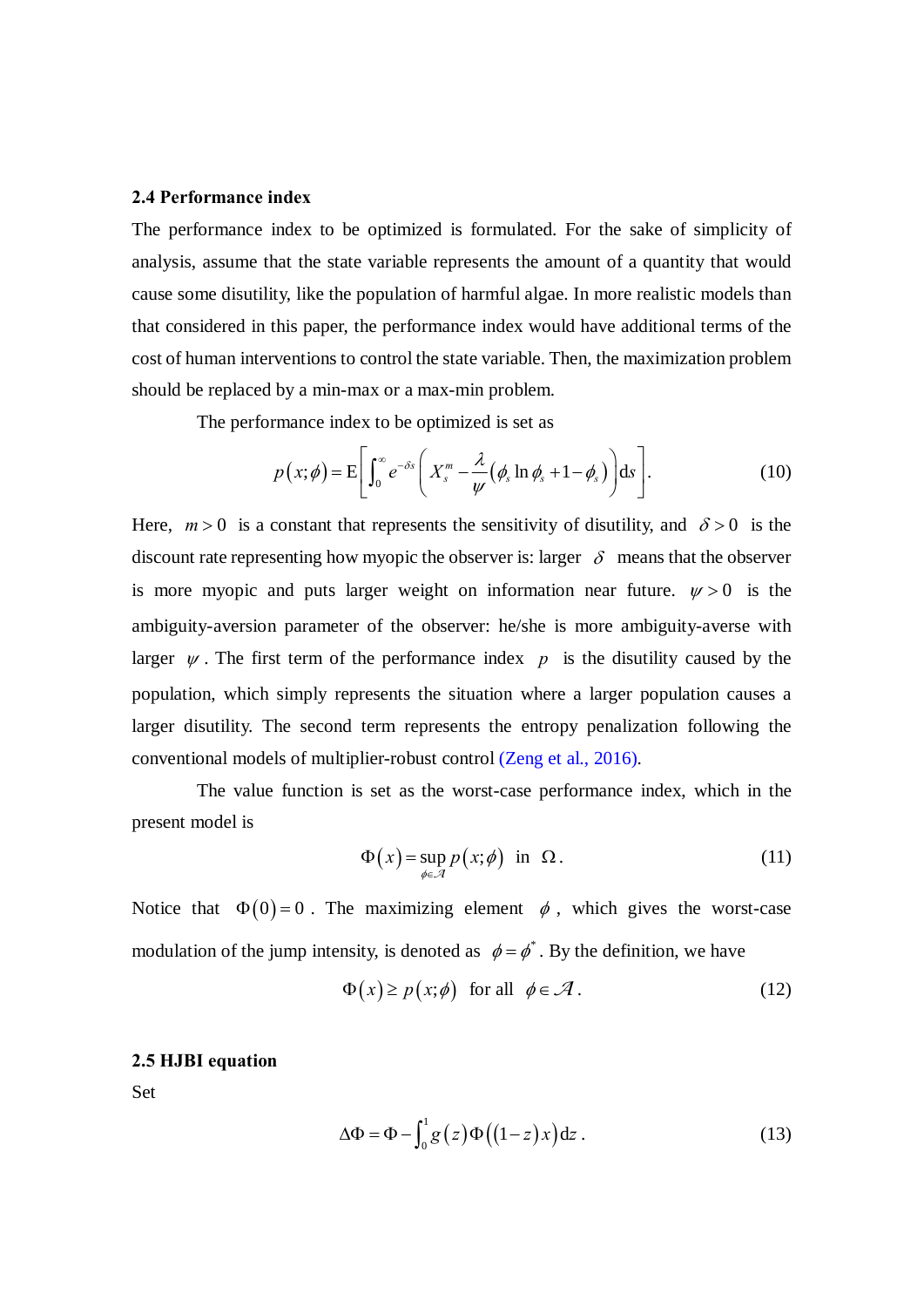By the dynamic programming principle, the HJBI equation that governs  $\Phi$  is formally derived as

$$
\delta \Phi + \inf_{\phi > 0} \left\{ \lambda \phi \Delta \Phi - x^m + \frac{\lambda}{\psi} \left( \phi \ln \phi + 1 - \phi \right) \right\} = 0 \quad \text{in} \quad \tilde{\Omega} \tag{14}
$$

subject to the boundary condition  $\Phi(0) = 0$ . The HJBI equation (14) is directly solved at the other boundary  $x = 1$  because no information from the outside is required at this boundary. A straightforward calculation shows

$$
\inf_{\phi>0} \left\{ \lambda \phi \Delta \Phi + \frac{\lambda}{\psi} (\phi \ln \phi + 1 - \phi) \right\} = \frac{\lambda}{\psi} \left( 1 - e^{-\psi \Delta \Phi} \right) \tag{15}
$$

by

$$
\underset{\phi>0}{\arg\min} \left\{ \lambda \phi \Delta \Phi + \frac{\lambda}{\psi} \left( \phi \ln \phi + 1 - \phi \right) \right\} = e^{-\psi \Delta \Phi}.
$$
 (16)

Consequently, our HJBI equation (14) is compactly written as

$$
\delta \Phi + \frac{\lambda}{\psi} \left( 1 - e^{-\psi \Delta \Phi} \right) - x^m = 0 \quad \text{in} \quad \dot{\Omega}, \quad \Phi(0) = 0. \tag{17}
$$

In the context of Markov control, with an abuse of notation, the optimal control  $\phi^*$  is considered as a function of the state *x* as

$$
\phi^*(x) = e^{-\psi \Delta \Phi(x)} \quad \text{in} \quad \Omega \,. \tag{18}
$$

The goal of the present optimal control problem is to find this  $\phi^*$ .

# *Remark 2.3*

Our HJBI equation is actually a HJB equation since it is related to a maximization problem. Nevertheless, we use the term  $\delta$ HJBI equation $\ddot{o}$  because we will analyze more realistic problem in future having game structures, based on the present simplified model.

# *Remark 2.4*

The HJBI effectively reduces to

$$
\delta \Phi + \lambda \Delta \Phi - x^m = 0 \quad \text{in} \quad \dot{\Omega} \tag{19}
$$

as  $\psi \rightarrow 0$  (the observer is ambiguity-neutral), which is the equation with the no ambiguity ( $\phi^* \equiv 0$ ). This is a reasonable result since the ambiguity-neutrality means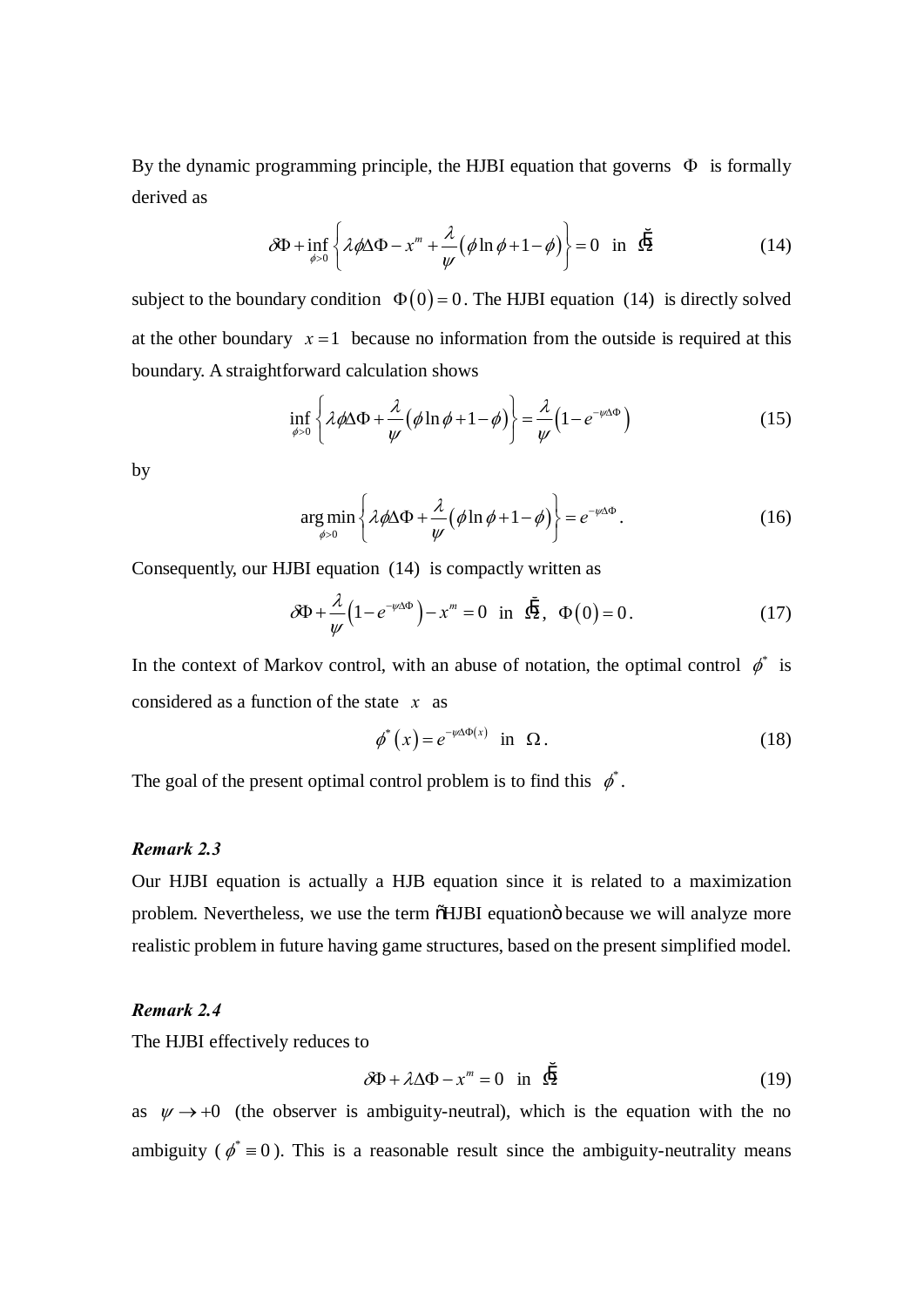ignorance of the ambiguity.

#### 3. Mathematical analysis

The HJBI equation (17) is mathematically analyzed. Even in this simplified problem, existence, uniqueness, and regularity of solutions are not trivial because the equation is both non-linear and non-local.

Firstly, we show a basic theoretical result of the value function, with which an appropriate definition of viscosity solutions to the HJBI equation (17) is found.

# **Proposition 3.1**

$$
\left|\Phi\left(x_1\right)-\Phi\left(x_2\right)\right| \leq \frac{1}{\delta} \left|x_1^m - x_2^m\right| \text{ for all } x_1, x_2 \in \Omega. \tag{20}
$$

In addition,  $\Phi$  is increasing and non-negative in  $\Omega$ .

#### (Proof of Proposition 3.1)

The solution  $X_i$  of (9) with the initial condition  $x = x_i$  is denoted as  $X_{i,i}$  (*i* = 1, 2). Fix one  $\phi \in \mathcal{A}$ . Then, by (9), we have

$$
|p(x_1; \phi) - p(x_2; \phi)| = \mathbb{E}\bigg[\int_0^\infty e^{-\delta s} |X_{s,1}^m - X_{s,2}^m| ds\bigg]
$$
  
\n
$$
= \mathbb{E}\bigg[\int_0^\infty e^{-\delta s} |x_1^m - x_2^m| \prod_{k=1}^{\tilde{N}_t} (1 - z_k)^m ds\bigg]
$$
  
\n
$$
= \mathbb{E}\bigg[\int_0^\infty e^{-\delta s} \prod_{k=1}^{\tilde{N}_t} (1 - z_k)^m ds \bigg] |x_1^m - x_2^m|.
$$
  
\n
$$
\leq \mathbb{E}\bigg[\int_0^\infty e^{-\delta s} ds\bigg] |x_1^m - x_2^m|
$$
  
\n
$$
= \frac{1}{\delta} |x_1^m - x_2^m|
$$
  
\n(21)

The inequality  $(21)$  gives

$$
p(x_1; \phi) \le \frac{1}{\delta} |x_1^m - x_2^m| + p(x_2; \phi), \qquad (22)
$$

and thus

$$
p(x_1; \phi) \le \frac{1}{\delta} \left| x_1^m - x_2^m \right| + \Phi(x_2), \tag{23}
$$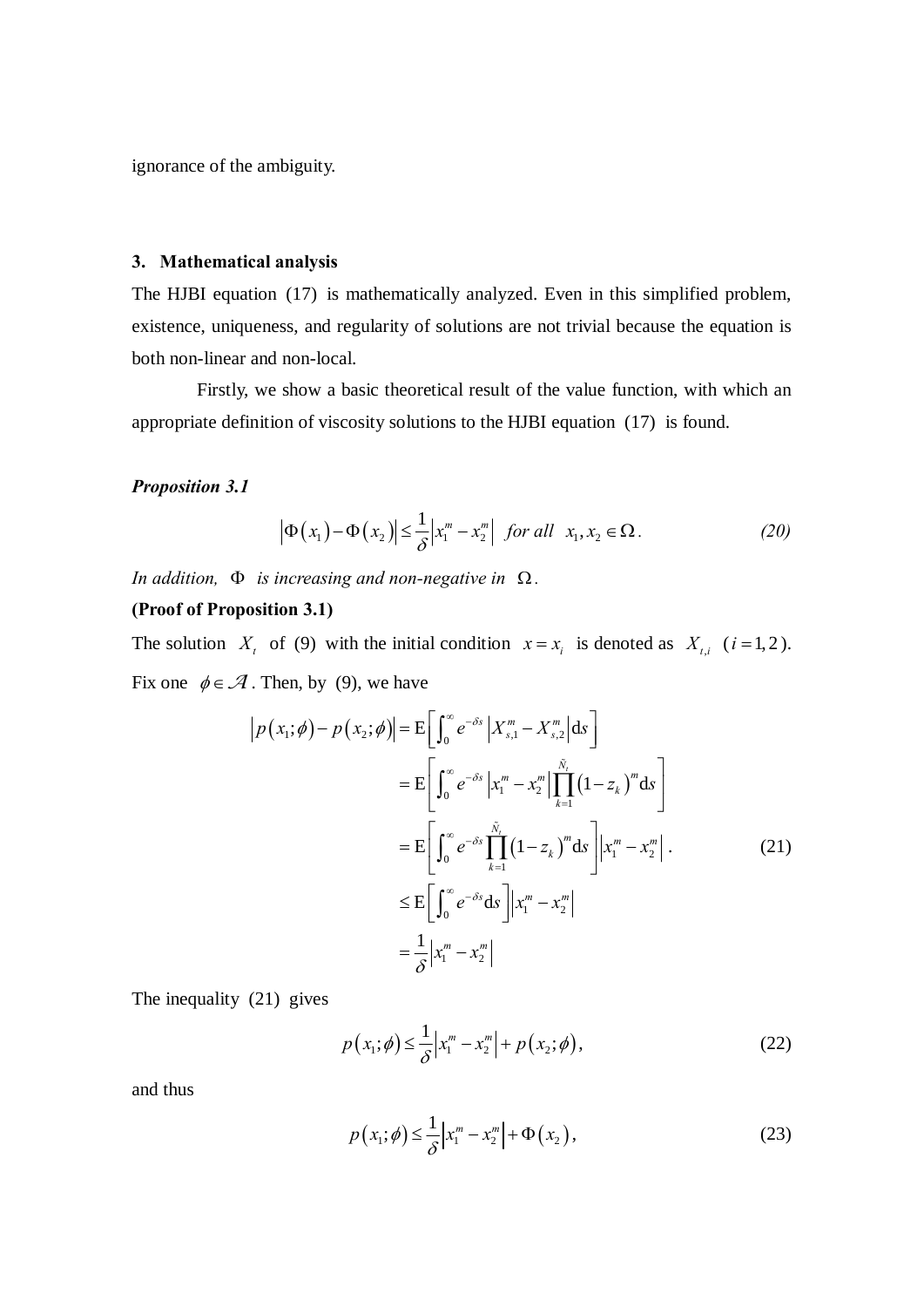$$
\Phi\left(x_1\right) \leq \frac{1}{\delta} \left| x_1^m - x_2^m \right| + \Phi\left(x_2\right). \tag{24}
$$

Similarly, we obtain

$$
\Phi(x_2) \le \frac{1}{\delta} \left| x_1^m - x_2^m \right| + \Phi(x_1). \tag{25}
$$

Combining (24) and (25) proves the continuity result (20).

The non-negativity of  $\Phi$  follows directly from (11). Its increasing property is a consequence of the fact that  $X_t$  is increasing with respect to  $x$  by (9) and that  $p$ is increasing with respect to  $x$  as well by (10).

#### *Remark 3.1*

Similar continuity results are obtained if we replace  $X_{s}^{m}$  by an increasing Hölder continuous function on  $\Omega$ .

#### *Remark 3.2*

As a byproduct of **Proposition 3.1**, we obtain the boundedness result

$$
0 \le \Phi \le \frac{1}{\delta} x^m \quad \text{in} \quad \Omega \,. \tag{26}
$$

Secondly, we show that the equation (17) admits a unique continuous viscosity solution and also show that the solution is the value function. The definition of viscosity solutions follows that of Definition 1 of Azimzadeh et al. (2018). We notice the monotonicity property

$$
\int_0^1 g(z) \Phi_1 \big( (1-z)x \big) dz \le \int_0^1 g(z) \Phi_2 \big( (1-z)x \big) dz \quad \text{in} \quad \hat{\Omega} \tag{27}
$$

for any bounded  $\Phi_1, \Phi_2 \in C(\tilde{\Omega})$  such that  $\Phi_1 \leq \Phi_2$  in  $\tilde{\Omega}$  because of the nonnegativity of *g* . Therefore, the relationship equivalent to the second equation in Section 2 of Azimzadeh et al. (2018) holds true. This result motivates us to define viscosity solutions to the HJBI equation (17) in the following manner.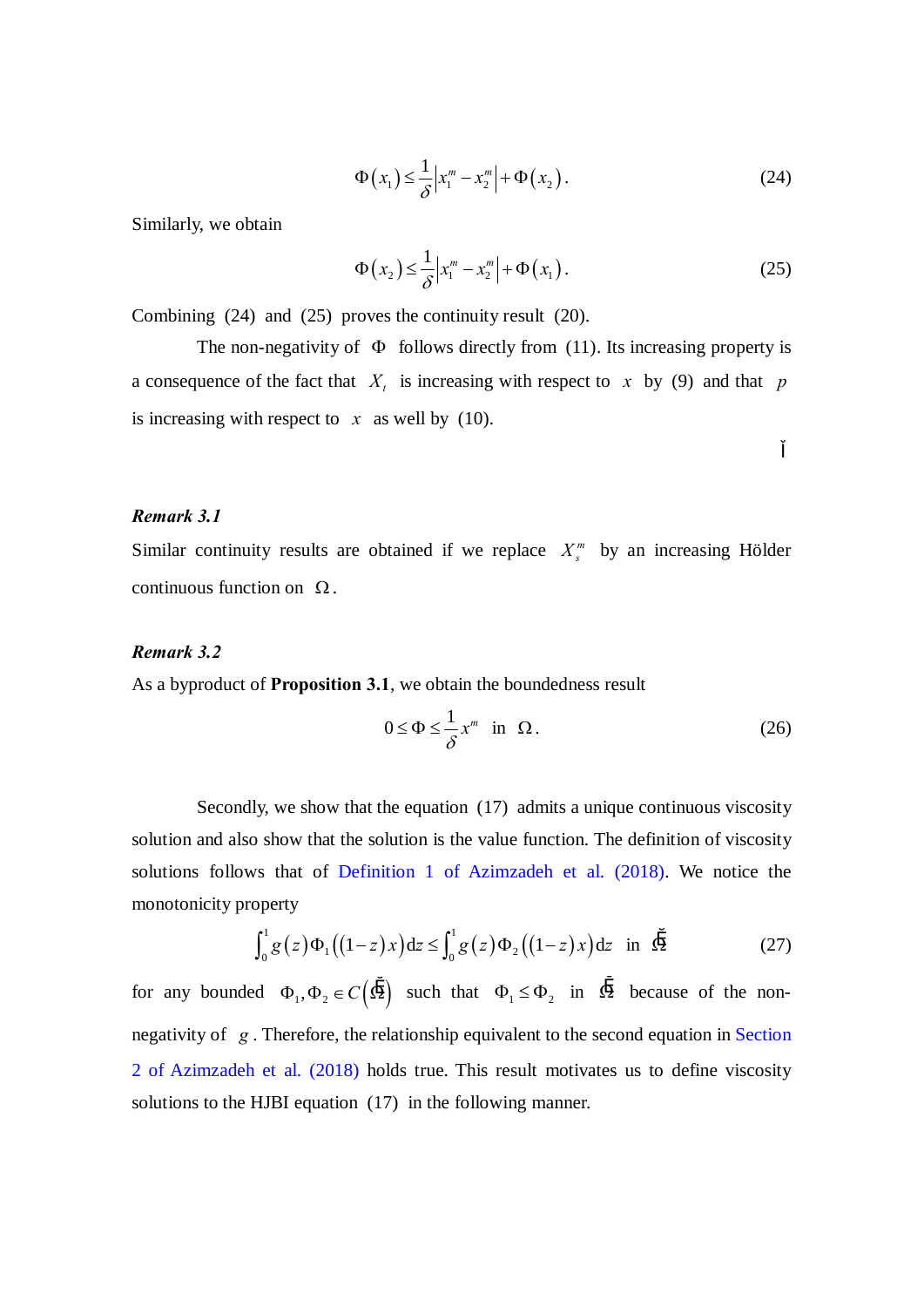#### **Definition 3.1**

(a) A function  $\Psi \in C(\mathfrak{O}) \cap USC(\Omega)$  with  $\Psi(0) \leq 0$  is a viscosity sub-solution if for all  $x_0 \in \Omega$  and for all  $\varphi \in C^1(\Omega)$ ,  $\varphi - \Psi$  is globally minimized at  $x = x_0$ ,  $\varphi(x_0) = \Psi(x_0)$ ,  $\varphi \ge \Psi$  on  $\Omega$ , and

$$
\delta \varphi(x_0) + \frac{\lambda}{\psi} \left( 1 - e^{-\psi \left( \varphi(x_0) - \int_0^1 g(z) \Psi((1-z)x_0) dz \right)} \right) - x_0^m \le 0. \tag{28}
$$

(b) A function  $\Psi \in C(\mathfrak{S}) \cap LSC(\Omega)$  with  $\Psi(0) \geq 0$  is a viscosity super-solution to if for all  $x_0 \in \tilde{\Omega}$  and for all  $\varphi \in C^1(\Omega)$ ,  $\varphi - \Psi$  is globally maximized at  $x = x_0$ ,  $\varphi(x_0) = \Psi(x_0)$ ,  $\varphi \le \Psi$  on  $\Omega$ , and

$$
\delta \varphi(x_0) + \frac{\lambda}{\psi} \left( 1 - e^{-\psi \left( \varphi(x_0) - \int_0^1 g(z) \Psi((1-z)x_0) dz \right)} \right) - x_0^m \ge 0. \tag{29}
$$

(c) A function  $\Psi \in C(\Omega)$  is a viscosity solution if it is a viscosity sub-solution in the sense of **Definition 3.1(a)** as well as a viscosity super-solution in the sense of Definition 3.1(b).

Now, we prove that the value function is a viscosity solution.

#### **Proposition 3.2**

The value function  $\Phi$  is a viscosity solution.

#### (Proof of Proposition 3.2)

The proof is based on that of Theorem 9.8 of Øksendal and Sulem (2005). Firstly, we show that the value function is a viscosity super-solution ( $\varphi - \Phi$  is globally maximized at x,  $\varphi(x) = \Phi(x)$ ,  $\varphi \le \Phi$  on  $\Omega$ ). Set a test function  $\varphi$  for viscosity supersolutions. By the dynamic programming principle, for any stopping time  $\tau > 0$  adapted to the filtration  $\mathcal F$ , we have

$$
\Phi(x) = \sup_{\phi \in \mathcal{A}} \mathbb{E} \left[ \int_0^x e^{-\delta s} \left( X_s^m - \frac{\lambda}{\psi} \left( \phi_s \ln \phi_s + 1 - \phi_s \right) \right) \mathrm{d}s + e^{-\delta t} \Phi(X_t) \right] \tag{30}
$$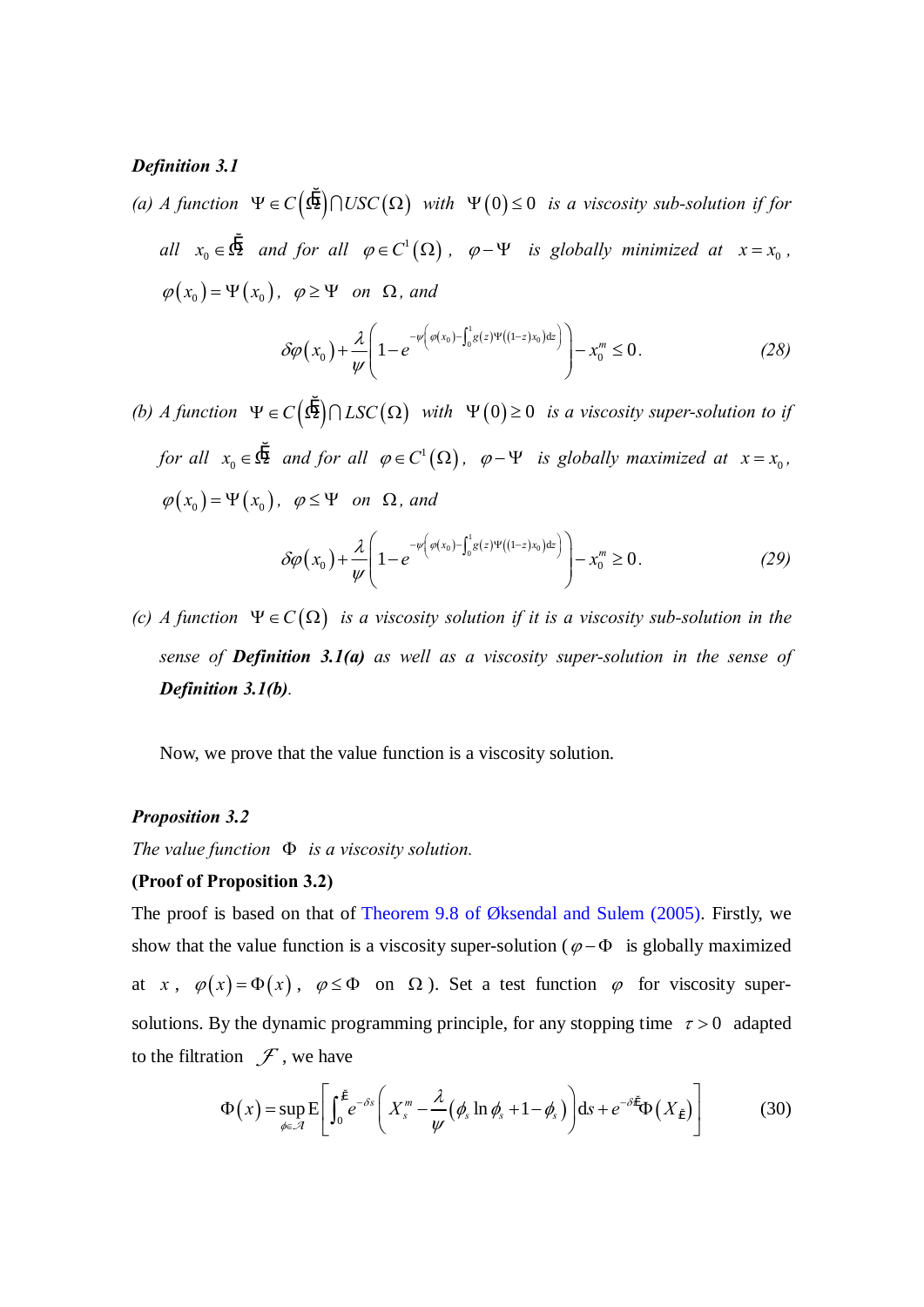with  $\tilde{r} = \min(r, \rho)$  and a constant  $\rho > 0$ . Fix one  $\phi \in \mathcal{A}$ . By **Definition 3.1(b)**, we obtain

$$
\Phi(x) \geq E \left[ \int_0^{\tilde{r}} e^{-\delta s} \left( X_s^m - \frac{\lambda}{\psi} (\phi_s \ln \phi_s + 1 - \phi_s) \right) ds + e^{-\delta r} \Phi(X_t) \right]
$$
  
\n
$$
\geq E \left[ \int_0^{\tilde{r}} e^{-\delta s} \left( X_s^m - \frac{\lambda}{\psi} (\phi_s \ln \phi_s + 1 - \phi_s) \right) ds + e^{-\delta r} \varphi(X_t) \right]
$$
  
\n
$$
\geq \varphi(x) + E \left[ \int_0^{\tilde{r}} e^{-\delta s} \left( -\delta \varphi(X_s) - \lambda \phi_s \Delta \varphi(X_s) + X_s^m - \frac{\lambda}{\psi} (\phi_s \ln \phi_s + 1 - \phi_s) \right) ds \right]
$$
\n(31)

which leads to

$$
0 \geq E \left[ \int_0^r e^{-\delta s} \left( -\delta \varphi(X_s) - \lambda \phi_s \Delta \varphi(X_s) + X_s^m - \frac{\lambda}{\psi} (\phi_s \ln \phi_s + 1 - \phi_s) \right) ds \right] \tag{32}
$$

by  $\Phi(x) = \varphi(x)$  and an application of the classical Dynkings formula to  $e^{-\delta s} \varphi(X_s)$ . Divided by E[ $t^2$ ] and taking the limit  $\rho \rightarrow +0$  in (32) gives

$$
0 \ge -\delta\varphi(x) - \phi\Delta\varphi(x) + x^m - \frac{\lambda}{\psi}(\phi \ln \phi + 1 - \phi)
$$
\n(33)

and thus

$$
\delta\varphi(x) + \phi\Delta\varphi(x) + \frac{\lambda}{\psi}(\phi\ln\phi + 1 - \phi) - x^m \ge 0,
$$
\n(34)

where  $\phi = \phi_0$  with an abuse of notation. Taking the minimum of the left hand-side with respect to  $\phi > 0$  gives the desired inequality

$$
\delta\varphi(x) + \frac{\lambda}{\psi} \left( 1 - e^{-\psi \Delta \Phi(x)} \right) - x^m \ge 0 \tag{35}
$$

by the monotonicity (27) and Proposition 3 of Azimzadeh et al. (2018).

Secondly, we show that the value function is a viscosity sub-solution. With a  $\varepsilon > 0$ , set constant an  $\varepsilon$ -optimal policy  $\phi^{(\varepsilon)} \in \mathcal{A}$  such that

$$
\Phi(x) \leq E\left[\int_0^r e^{-\delta s} \left(X_s^m - \frac{\lambda}{\psi} \left(\phi_s^{(\varepsilon)} \ln \phi_s^{(\varepsilon)} + 1 - \phi_s^{(\varepsilon)}\right)\right) ds + e^{-\delta t} \Phi(X_t)\right] - \varepsilon \rho. \tag{36}
$$

Set a test function  $\varphi$  for viscosity sub-solutions ( $\varphi - \Phi$  is globally minimized at x,  $\varphi(x) = \Phi(x)$ ,  $\varphi \ge \Phi$  on  $\Omega$ ). By **Definition 3.1(a)**, we have  $\varphi \ge \Phi$  and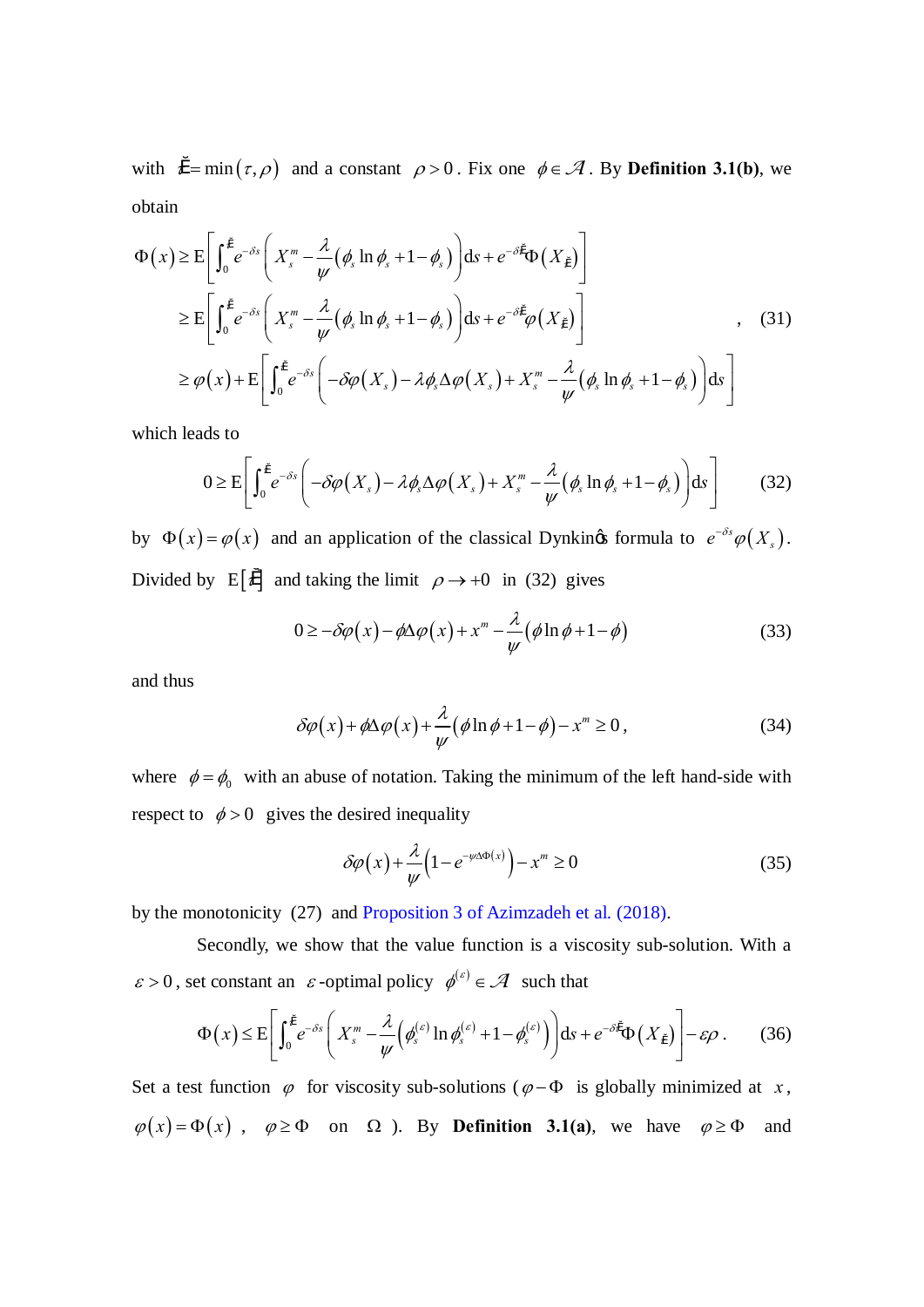$\varphi(x) = \Phi(x)$  and obtain

$$
\varphi(x) \leq E\left[\int_0^{\tilde{r}} e^{-\delta s} \left(X_s^m - \frac{\lambda}{\psi} \left(\phi_s^{(\varepsilon)} \ln \phi_s^{(\varepsilon)} + 1 - \phi_s^{(\varepsilon)}\right)\right) ds + e^{-\delta t} \varphi(X_t)\right] - \varepsilon \rho. \tag{37}
$$

Again by the Dynkings formula, we have

$$
0 \leq E\left[\int_0^{\tilde{r}} e^{-\delta s} \left(-\delta \varphi(X_s) - \lambda \phi_s^{(\varepsilon)} \Delta \varphi(X_s) + X_s^m - \frac{\lambda}{\psi} \left(\phi_s^{(\varepsilon)} \ln \phi_s^{(\varepsilon)} + 1 - \phi_s^{(\varepsilon)}\right)\right) ds\right] - \varepsilon \rho. \tag{38}
$$

Then, as in the proof for viscosity super-solutions, we have

$$
\varepsilon \le -\delta \varphi(x) - \phi \Delta \varphi(x) - \frac{\lambda}{\psi} \left( \phi \ln \phi + 1 - \phi \right) + x^m. \tag{39}
$$

Since  $\varepsilon$  is arbitrary, we have

$$
0 \le -\delta\varphi(x) - \phi\Delta\varphi(x) - \frac{\lambda}{\psi}(\phi\ln\phi + 1 - \phi) + x^m \tag{40}
$$

and consequently

$$
\delta\varphi(x) + \phi \Delta\varphi(x) + \frac{\lambda}{\psi} \left( \phi \ln \phi + 1 - \phi \right) - x^m \le 0. \tag{41}
$$

Taking the minimum of the left hand-side with respect to  $\phi > 0$  gives the desired result

$$
\delta\varphi(x) + \frac{\lambda}{\psi} \left( 1 - e^{-\psi \Delta \Phi(x)} \right) - x^m \le 0 \tag{42}
$$

by the monotonicity (27) and Proposition 3 of Azimzadeh et al. (2018).

# *Remark 3.3*

Proposition 3 of Azimzadeh et al. (2018), which is a non-trivial result on a linkage between different notions of viscosity solutions, is an essential element in the proof. In fact, we can take  $\omega(\varepsilon) = \varepsilon$  in the assumption of the proposition in the literature.

The comparison (unique solvability) result below applies to our HJBI equation.

*Proposition 3.3 The HJBI equation (17) admits at most one viscosity solution.* **(Proof of Proposition 3.3)**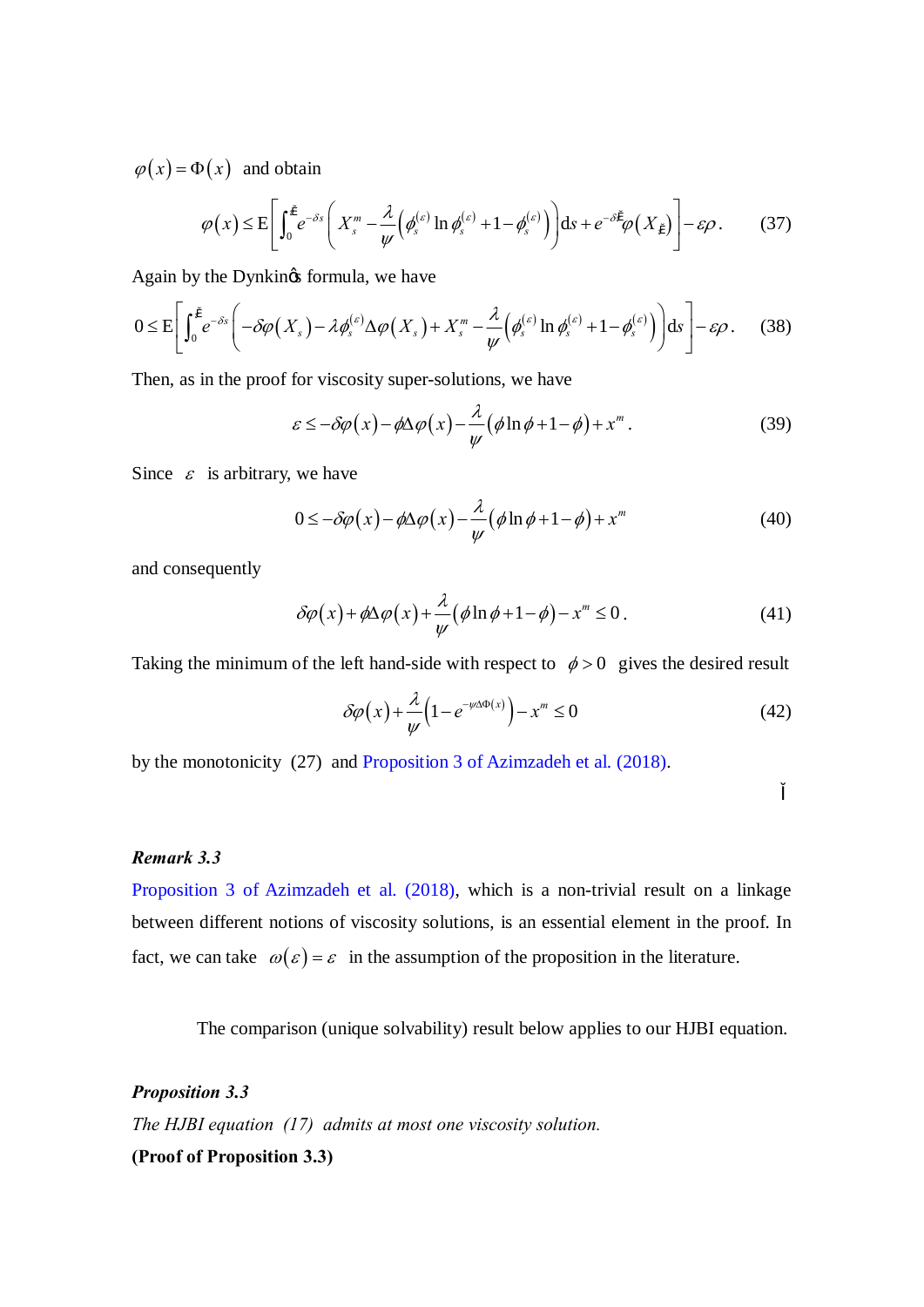As in the standard argument for comparison theorems (Crandall et al., 1992), it is sufficient to show that for any couple of a viscosity sub-solution  $\Phi$  and a viscosity super-solution  $\overline{\Phi}$ ,  $\overline{\Phi} \ge \Phi$  in  $\Omega$ . We already have  $\overline{\Phi}(0) \ge \Phi(0)$  by the definition. Therefore, what we have to prove here is  $\overline{\Phi} \ge \Phi$  in  $\Omega$ . This statement is proven with a contradiction argument.

Assume 
$$
\sup_{\Omega} {\{\underline{\Phi} - \overline{\Phi}\}} > 0
$$
. Set  $\varphi_{\varepsilon} : \Omega \times \Omega \to \mathbb{R}$  as  $\varphi_{\varepsilon}(x, y) = \frac{1}{\varepsilon} (x - y)^2$ 

and  $f_{\varepsilon} : \Omega \times \Omega \to \mathbb{R}$  as  $f_{\varepsilon}(x, y) = \Phi(x) - \overline{\Phi}(y) - \varphi_{\varepsilon}(x, y)$ . Then,  $f_{\varepsilon}$  attains a maximum at some point in  $\Omega \times \Omega$  because it is upper semi-continuous. A point at which  $f_{\varepsilon}$  is maximized is denoted as  $(x_{\varepsilon}, y_{\varepsilon}) \in \Omega \times \Omega$ . Then, we have

$$
f_{\varepsilon}(x_{\varepsilon}, y_{\varepsilon}) \ge f_{\varepsilon}(x, x) = \underline{\Phi}(x) - \overline{\Phi}(x)
$$
 (43)

for all  $x \in \Omega$ .

Following the standard argument of comparison theorems (Crandall et al., 1992), we can choose a sequence  $\varepsilon = \varepsilon_k$  with  $\lim_{k \to +\infty} \varepsilon_k = 0$  such that

$$
\lim_{k \to +\infty} x_{\varepsilon_k} = \lim_{k \to +\infty} y_{\varepsilon_k} = x_0 \tag{44}
$$

and

$$
\lim_{k \to +\infty} \frac{1}{\varepsilon_k} \left( x_{\varepsilon_k} - y_{\varepsilon_k} \right) = \lim_{k \to +\infty} \frac{1}{\varepsilon_k} \left( x_{\varepsilon_k} - y_{\varepsilon_k} \right)^2 = 0 \tag{45}
$$

with some  $x_0 \in \Omega$  such that  $\underline{\Phi}(x_0) = \overline{\Phi}(x_0) = \sup_{\Omega} {\{\underline{\Phi} - \overline{\Phi}\}} > 0$ ŠΪ  $\Phi(x_0) = \overline{\Phi}(x_0) = \sup\{\Phi - \overline{\Phi}\} > 0$ . Hereafter, we only consider such a sub-sequence. Taking this sequence with (43) gives

$$
\underline{\Phi}\left(x_0\right) - \overline{\Phi}\left(x_0\right) \ge \underline{\Phi}\left(x\right) - \overline{\Phi}\left(x\right) \tag{46}
$$

or equivalently

$$
\overline{\Phi}(x) - \underline{\Phi}(x) \ge \overline{\Phi}(x_0) - \underline{\Phi}(x_0)
$$
\n(47)

for all  $x \in \Omega$ .

We see that  $\Phi(x) - (\bar{\Phi}(y_\varepsilon) + \varphi_\varepsilon(x, y_\varepsilon))$  is maximized at  $x_\varepsilon$  and  $\overline{\Phi}(y) - (\underline{\Phi}(x_{\varepsilon}) - \varphi_{\varepsilon}(x_{\varepsilon}, y))$  is minimized at  $y_{\varepsilon}$ . Therefore, we can use  $\Phi(x_{\varepsilon}) + \varphi_{\varepsilon}(x, y_{\varepsilon}) - \varphi_{\varepsilon}(x_{\varepsilon}, y_{\varepsilon})$  as a test function for the viscosity sub-solution and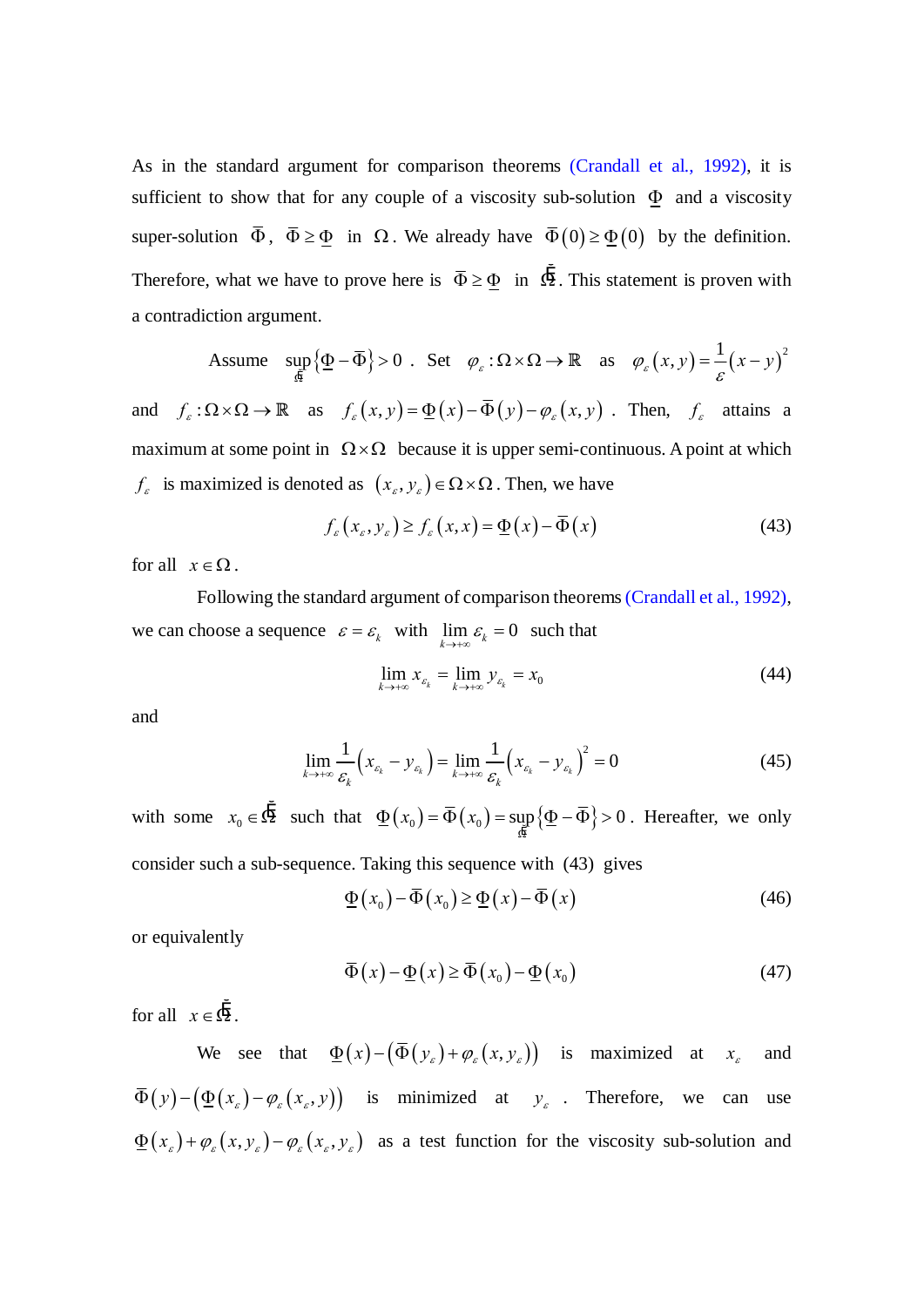$\overline{\Phi}(y_{\varepsilon}) - \varphi_{\varepsilon}(x_{\varepsilon}, y) + \varphi_{\varepsilon}(x_{\varepsilon}, y_{\varepsilon})$  as that for the viscosity super-solution. Now, we have

$$
\delta \underline{\Phi}\left(x_{\varepsilon}\right) + \frac{\lambda}{\psi} \left(1 - e^{-\psi\left(\underline{\Phi}\left(x_{\varepsilon}\right) - \int_0^1 g(z) \underline{\Phi}\left((1-z)x_{\varepsilon}\right) dz\right)}\right) - x_{\varepsilon}^m \le 0 \tag{48}
$$

and

$$
\delta \overline{\Phi}(y_{\varepsilon}) + \frac{\lambda}{\psi} \left( 1 - e^{-\psi \left( \overline{\Phi}(y_{\varepsilon}) - \int_0^1 g(z) \overline{\Phi}((1-z)y_{\varepsilon}) dz \right)} \right) - y_{\varepsilon}^m \ge 0. \tag{49}
$$

Letting  $\varepsilon \to +0$  in (48) and (49) yields

$$
\delta \underline{\Phi}(x_0) + \frac{\lambda}{\psi} \left( 1 - e^{-\psi \left( \underline{\Phi}(x_0) - \int_0^1 g(z) \underline{\Phi}((1-z)x_0) dz \right)} \right) - x_0^m \le 0 \tag{50}
$$

and

$$
\delta\overline{\Phi}\left(x_0\right) + \frac{\lambda}{\psi} \left(1 - e^{-\psi\left(\overline{\Phi}\left(x_0\right) - \int_0^1 g(z)\overline{\Phi}\left((1-z)x_0\right)dz\right)}\right) - x_0^m \ge 0, \tag{51}
$$

respectively. Combining (50) and (51) yields

$$
\delta(\bar{\Phi}(x_0) - \underline{\Phi}(x_0)) - e^{-\psi(\bar{\Phi}(x_0) - \int_0^1 g(z)\bar{\Phi}((1-z)x_0)dz)} + e^{-\psi(\underline{\Phi}(x_0) - \int_0^1 g(z)\underline{\Phi}((1-z)x_0)dz)} \ge 0.
$$
 (52)

By  $\overline{\Phi}(x_0) - \underline{\Phi}(x_0) < 0$  and  $\delta > 0$ , (52) gives

$$
0 > e^{-\psi\left(\overline{\Phi}(x_0) - \int_0^1 g(z)\overline{\Phi}((1-z)x_0)dz\right)} - e^{-\psi\left(\Phi(x_0) - \int_0^1 g(z)\Phi((1-z)x_0)dz\right)}
$$
(53)

and thus

$$
-\psi\left(\overline{\Phi}\left(x_0\right)-\int_0^1 g\left(z\right)\overline{\Phi}\left(\left(1-z\right)x_0\right)dz\right)<-\psi\left(\underline{\Phi}\left(x_0\right)-\int_0^1 g\left(z\right)\underline{\Phi}\left(\left(1-z\right)x_0\right)dz\right), (54)
$$

which can be rearranged as

$$
\overline{\Phi}(x_0) - \int_0^1 g(z) \overline{\Phi}((1-z)x_0) dz > \underline{\Phi}(x_0) - \int_0^1 g(z) \underline{\Phi}((1-z)x_0) dz.
$$
 (55)

Consequently, we have

$$
\overline{\Phi}(x_0) - \underline{\Phi}(x_0) > \int_0^1 g(z) \overline{\Phi}((1-z)x_0) dz - \int_0^1 g(z) \underline{\Phi}((1-z)x_0) dz.
$$
 (56)

By  $(47)$ , we obtain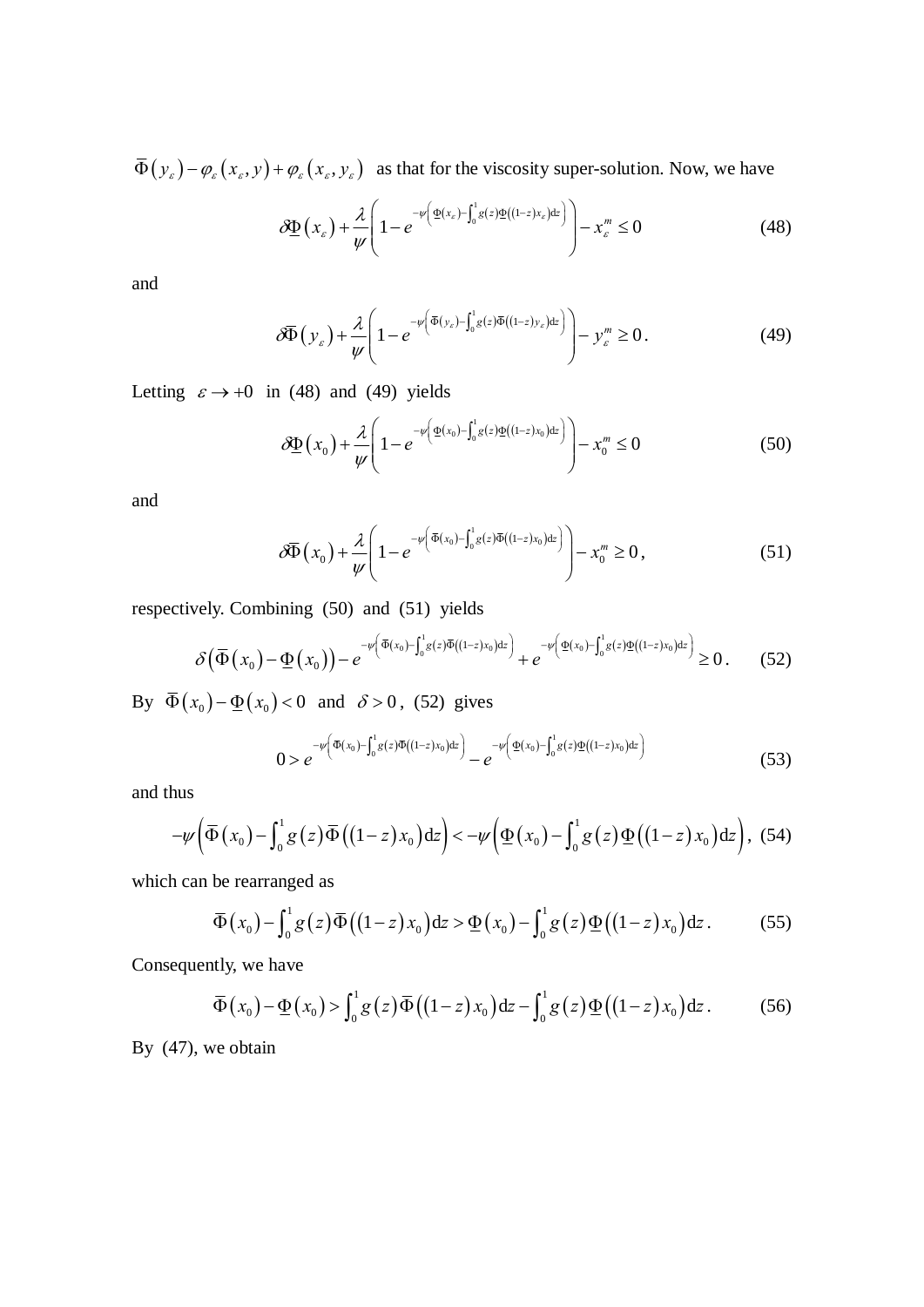$$
\int_0^1 g(z) \overline{\Phi} \left( (1-z)x_0 \right) dz - \int_0^1 g(z) \underline{\Phi} \left( (1-z)x_0 \right) dz
$$
  
\n
$$
= \int_0^1 g(z) \{ \overline{\Phi} \left( (1-z)x_0 \right) - \underline{\Phi} \left( (1-z)x_0 \right) \} dz
$$
  
\n
$$
\geq \int_0^1 g(z) \{ \overline{\Phi} \left( x_0 \right) - \underline{\Phi} \left( x_0 \right) \} dz
$$
  
\n
$$
= \left( \int_0^1 g(z) dz \right) \left( \overline{\Phi} \left( x_0 \right) - \underline{\Phi} \left( x_0 \right) \right)
$$
  
\n
$$
= \overline{\Phi} \left( x_0 \right) - \underline{\Phi} \left( x_0 \right)
$$
  
\n(57)

Combining (56) and (57) leads to the contradiction

$$
\overline{\Phi}(x_0) - \underline{\Phi}(x_0) > \overline{\Phi}(x_0) - \underline{\Phi}(x_0).
$$
 (58)

Therefore, we must have  $\overline{\Phi}(x_0) - \underline{\Phi}(x_0) \ge 0$ . Since  $x_0$  is arbitrary in  $\overleftrightarrow{\Omega}$ ,  $\overline{\Phi} \ge \underline{\Phi}$  in  $\ddot{\Omega}$ . The proof is thus completed.

# Remark 3.4

The comparison result still holds true when we replace  $x^m$  in the source term by  $f\in C(\Omega)$ .

**Proposition 3.3** shows that the HJBI equation (17) admits at most one viscosity solution. Consequently, by Proposition 3.2, in the present case it turns out that the unique viscosity solution is the value function.

#### Theorem 3.1

The value function  $\Phi$  is the unique viscosity solution to the HJBI equation (17).

Finally, we show that the solution has the following asymptotic properties. The proof is omitted here since it is by a direct substitution of  $\Phi(x) = C_1 x^{C_2}$  with unknown constants  $C_1, C_2 \in \mathbb{R}$ .

# **Proposition 3.4**

The solution admits the following formal asymptotic expansion for small  $x \ge 0$ :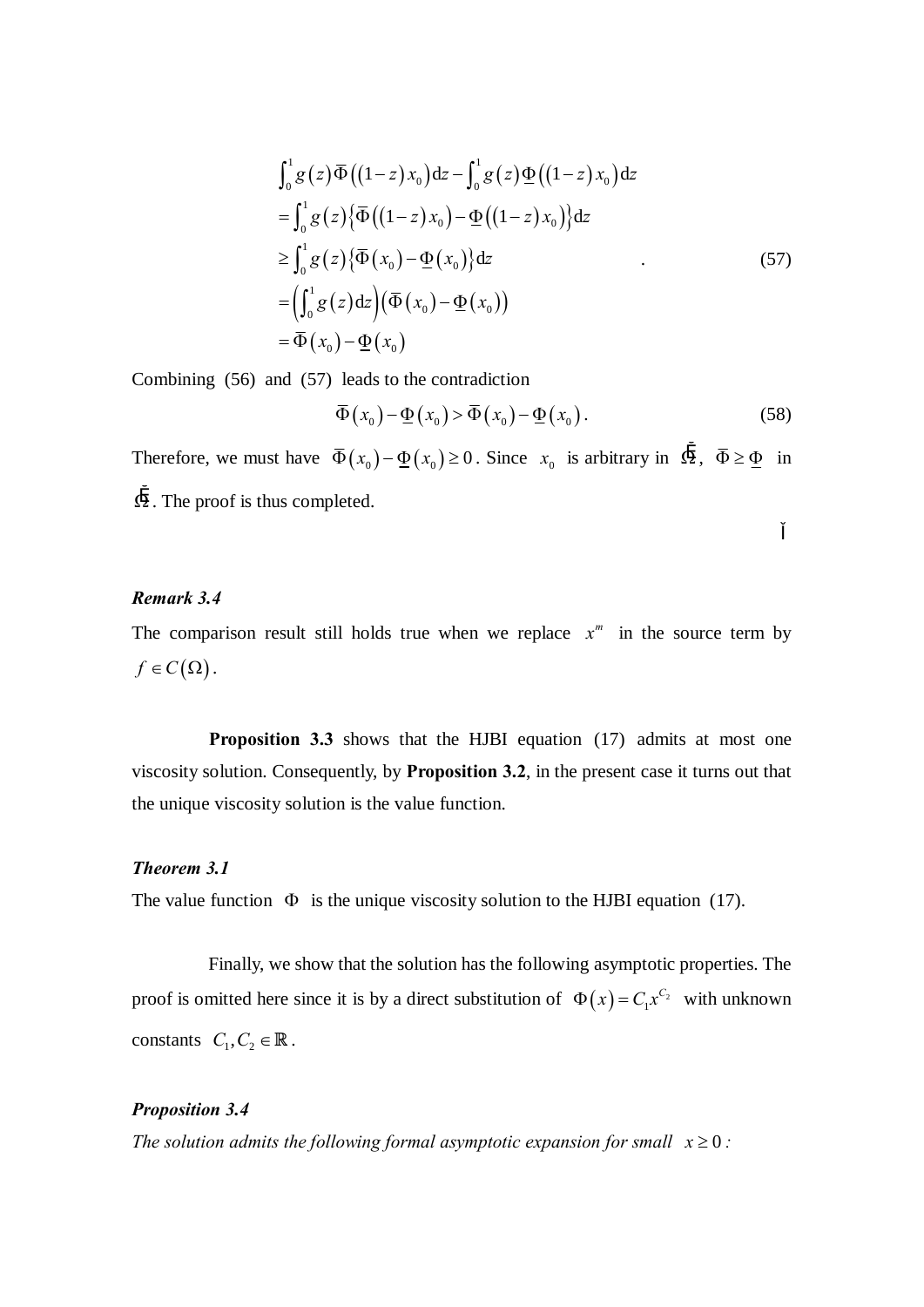$$
\Phi(x) \sim \frac{1}{\delta + \lambda \int_0^1 g(z) \left(1 - \left(1 - z\right)^m\right) dz} x^m.
$$
\n(59)

#### **4. Numerical analysis**

Asymptotic behavior of the unique viscosity solution to the HJBI equation (17) was analyzed in **Proposition 3.4**, but its full explicit expression has not been found. Therefore, we present a finite difference scheme for discretization of the equation. The scheme is simple, but its stability, monotonicity, and consistency, which are key elements in analyzing convergence of numerical solutions to the viscosity solution (Azimzadeh et al., 2018), are nontrivial issues. These issues are thus analyzed here. The present scheme can also be applied to problems having possibly nonlinear drift and diffusion terms with their appropriate discretization (Koleva and Vulkov, 2018=Yoshioka and Yaegashi, 2019).

#### **4.1 Discretization scheme**

The domain  $\Omega = [0,1]$  is divided into *I* cells and *I*+1 vertices  $x = x_i$  as

$$
0 = x_0 < x_1 < \dots < x_{I-1} < x_I = 1. \tag{60}
$$

The *i* th cell is denoted as  $\Omega_i = [I_i, I_{i+1}]$  ( $0 \le i \le I-1$ ). For the sake of simplicity, we use the uniform discretization  $x_i = i / I$ . The value function  $\Phi$  approximated at  $x = x_i$ is denoted as  $\Phi_i$ . We directly specify the boundary condition  $\Phi_0 = 0$ . The discretized (17) at  $x = x_i$  ( $i \ge 1$ ) is set as

$$
\delta \Phi_i + \frac{\lambda}{\psi} \left( 1 - e^{-\psi[\Delta \Phi]_i} \right) - x_i^m = 0, \qquad (61)
$$

where  $\left[\Delta \Phi\right]_i$  is the discretization of  $\Delta \Phi$  specified below.

Set a natural number  $J$ . The possible range  $[0,1]$  of the jump intensity is discretized as

$$
0 = z_0 < z_1 < \dots < z_J = 1. \tag{62}
$$

Set  $z_{j+1/2} = (z_j + z_{j+1})/2$   $(0 \le j \le J-1)$ . The jump density *g* is approximated at each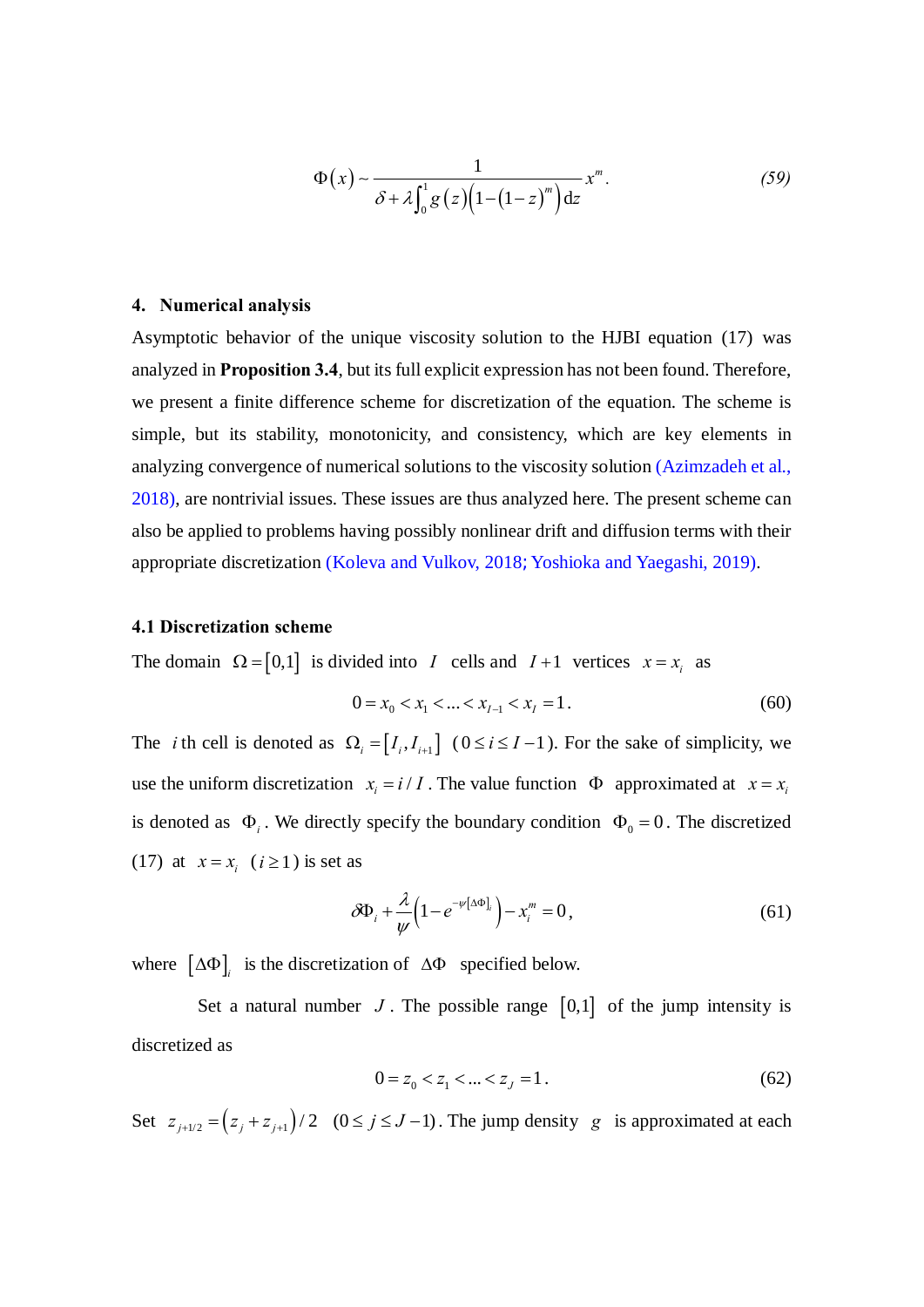$z_{i+1/2}$ , and the approximation value of *g* is denoted as  $g_i$ . Set the uniform discretization  $z_j = j / J$  with  $\Delta z = 1 / J$ . We assume the condition of probability normalization in a discrete sense:

$$
\sum_{j=0}^{J-1} g_j \Delta z = 1.
$$
\n(63)

For each *i*  $(0 \le i \le I)$  and *j*  $(0 \le j \le J)$ , there is exactly one  $l(\le I-1)$  such that

$$
x_l \le x_i \left(1 - z_{j+1/2}\right) < x_{l+1}.\tag{64}
$$

This *l* is denoted as  $l_{i,j}$ . Set

$$
w_{i,j} = \frac{x_{l_{i,j}+1} - x_{l_{i,j}} \left(1 - z_{j+1/2}\right)}{x_{l_{i,j}+1} - x_{l_{i,j}}},
$$
\n(65)

which satisfies  $0 \leq w_{i,j} \leq 1$ . In addition, set the interpolated value

$$
\Phi_{i,j} = w_{i,j} \Phi_{l_{i,j}} + (1 - w_{i,j}) \Phi_{l_{i,j}+1}.
$$
\n(66)

Then, we propose the discretization

$$
\left[\Delta\Phi\right]_i \to \Phi_i - \sum_{j=0}^{J-1} g_j \Phi_{i,j} \Delta z \,. \tag{67}
$$

Consequently, the fully-discretized equation is derived as

$$
\delta \Phi_i + \frac{\lambda}{\psi} \left( 1 - e^{-\psi \left( \Phi_i - \sum_{j=0}^{J-1} g_j \Phi_{i,j} \Delta z \right)} \right) - x_i^m = 0 \,. \tag{68}
$$

Collecting the equation (68) for  $1 \le i \le I$  with the boundary condition  $\Phi_0 = 0$  leads to *I* non-linear equations and *I* unknowns, meaning that the total number of the equations and that of the unknowns are the same.

#### **4.2 Analysis of the scheme**

Monotonicity, stability, consistency, and convergence of the scheme are analyzed (Azimzadeh et al. 2018=Barles and Souganidis, 1991). For their definitions, see Section 3.1 of Neilan et al. (2017). We note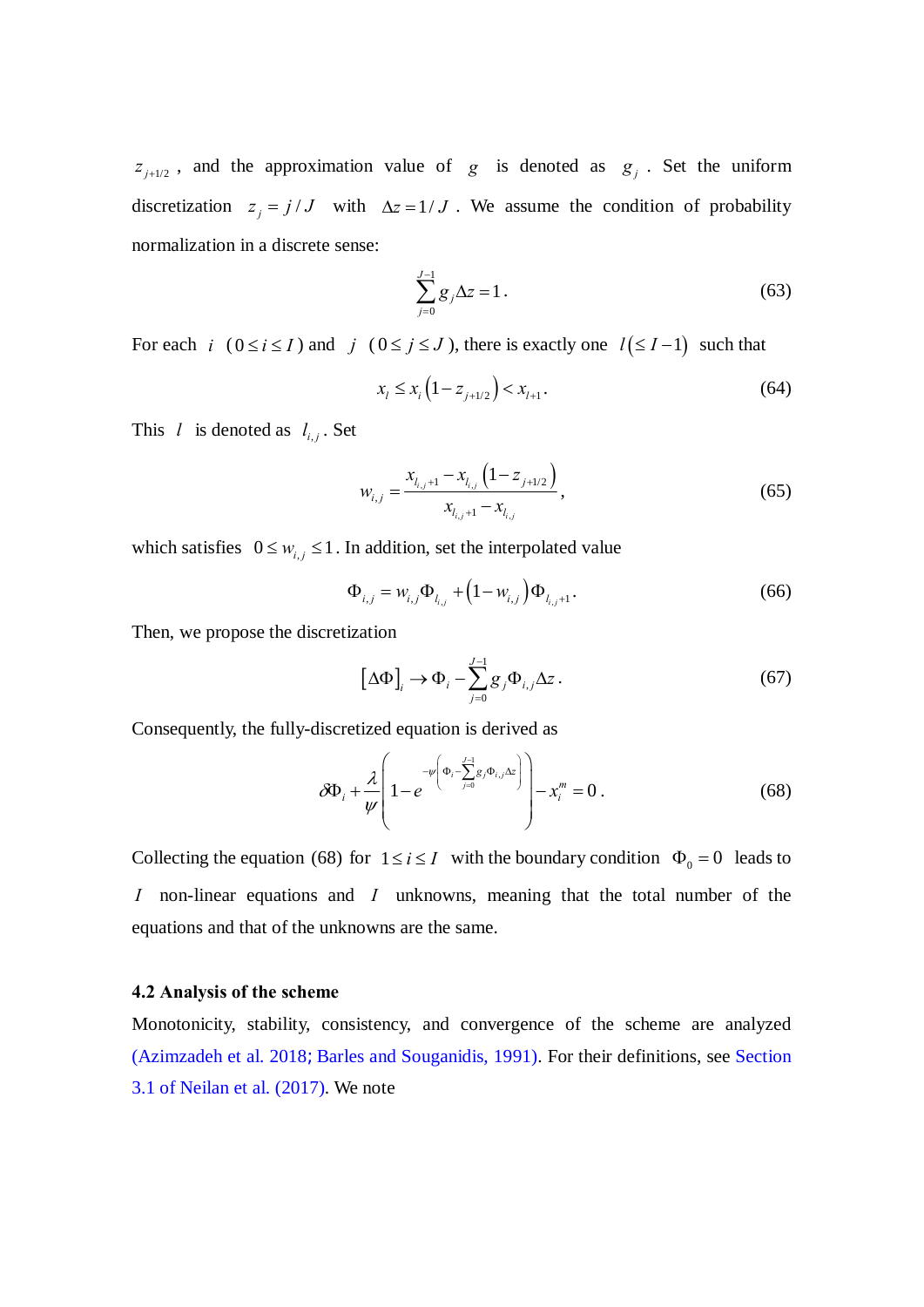$$
\Phi_{i} - \sum_{j=0}^{J-1} g_{j} \Phi_{i,j} \Delta z = \sum_{j=0}^{J-1} g_{j} \Phi_{i} \Delta z - \sum_{j=0}^{J-1} g_{j} \Phi_{i,j} \Delta z \n= \Delta z \sum_{j=0}^{J-1} g_{j} (\Phi_{i} - \Phi_{i,j}) \n= \Delta z \sum_{j=0}^{J-1} g_{j} {\Phi_{i} - (\mathbf{w}_{i,j} \Phi_{l_{i,j}} + (1 - \mathbf{w}_{i,j}) \Phi_{l_{i,j+1}})} \n= \Delta z \sum_{j=0}^{J-1} g_{j} {\mathbf{w}_{i,j} (\Phi_{i} - \Phi_{l_{i,j}}) + (1 - \mathbf{w}_{i,j}) (\Phi_{i} - \Phi_{l_{i,j+1}})}
$$
\n(69)

Introduce the notation  $u_{i,j} = \Phi_i - \Phi_j$  when  $i > j$ . Then, the scheme is expressed as

$$
S_i\left(\Phi_i, \{u_{i,j}\}_{0\leq j\leq I}\right) \equiv \partial\Phi_i + \frac{\lambda}{\psi} \left(1 - e^{-\psi \Delta z \left(\sum_{j=0}^{J-1} g_j \left\{w_{i,j} u_{i,j,j} + (1 - w_{i,j}) u_{i,j,j+1}\right\}\right)}\right) - x_i^m = 0 \quad (1 \leq i \leq I)
$$
 (70)

and  $S_0 \equiv \Phi_0 = 0$  with the abbreviation  $S_i(\Phi_i, \{u_{i,j}\}_{0 \leq j \leq I}) = S_i(\Phi_i, u_{i,0}, u_{i,1}, \dots, u_{i,I})$ . By this notation, the scheme is monotone if each  $S_i$  is increasing with respect to the first argument and decreasing with respect to the other arguments (Oberman, 2006). This is directly checked from (70).

#### **Proposition 4.1**

The present scheme is monotone.

Stability of the scheme follows if we can find a global positive constant  $M$ such that  $|\Phi_i| \leq M$  ( $0 \leq i \leq I$ ). This is proven as follows.

# **Proposition 4.2**

The present scheme is stable. Moreover,  $0 \le \Phi_i \le \frac{1}{\delta}$  for  $0 \le i \le I$ .

# (Proof of Proposition 4.2)

Set  $i_0$  = arg max  $\Phi_i$ . Then, we must show  $\Phi_{i_0} \leq M$  with a global constant  $M > 0$ . By the definition of  $i_0$ , we have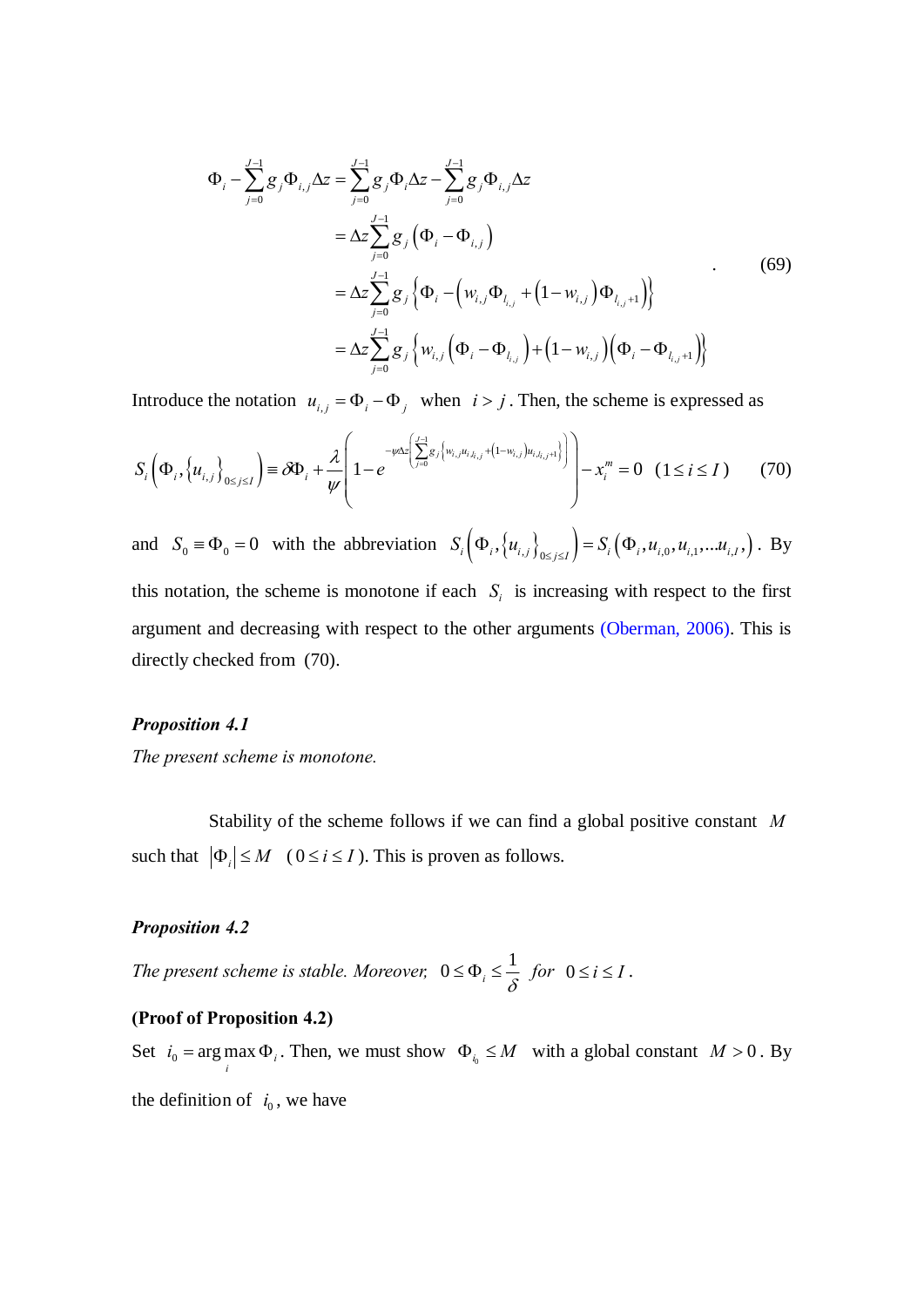$$
\sum_{j=0}^{J-1} g_j \left\{ w_{i_0,j} \left( \Phi_{i_0} - \Phi_{l_{i_0,j}} \right) + \left( 1 - w_{i_0,j} \right) \left( \Phi_{i_0} - \Phi_{l_{i_0,j}+1} \right) \right\} \ge 0, \tag{71}
$$

leading to

$$
\delta \Phi_{i_0} = x_{i_0}^m - \frac{\lambda}{\psi} \left( 1 - e^{-\psi \Delta z \sum_{j=0}^{J-1} g_j \left\{ w_{i_0,j} \left( \Phi_{i_0} - \Phi_{i_0,j} \right) + \left( 1 - w_{i_0,j} \right) \left( \Phi_{i_0} - \Phi_{i_0,j+1} \right) \right\}} \right) \n\leq x_{i_0}^m \n\leq 1
$$
\n(72)

by (63) and (69). Therefore, we obtain the stability result by choosing  $M = \frac{1}{\delta}$ .

Next, we show  $\Phi_i \ge 0$   $(0 \le i \le I)$ . If this is true, then  $0 \le \Phi_i \le M = \frac{1}{\delta}$  and the

proof is completed. We use an induction argument. Assume  $\Phi_1 < 0$ . Then, we have

$$
\delta \Phi_1 = x_1^m - \frac{\lambda}{\psi} \left( 1 - e^{-\psi \left[ \Delta \Phi \right]_1} \right) < 0 \tag{73}
$$

and thus

$$
x_1^m < \frac{\lambda}{\psi} \left( 1 - e^{-\psi[\Delta \Phi]_1} \right).
$$
 (74)

Therefore, we must have

$$
\left[\Delta\Phi\right]_1 > 0. \tag{75}
$$

On the other hand, combining (66) and (67) gives

$$
\left[\Delta\Phi\right]_1 = \Phi_1 - \sum_{j=0}^{J-1} g_j \Phi_{1,j} \Delta z = \left(\sum_{j=0}^{J-1} g_j w_{1,j} \Delta z\right) \Phi_1 < 0 \tag{76}
$$

since  $\Phi_0 = 0$ . This contradict with  $\Phi_1 < 0$ , showing  $\Phi_1 \ge 0$ .

Assume that we have  $\Phi_i \ge 0$  ( $0 \le i \le i_0$ ) for some  $1 \le i_0 \le I$ . If  $I = 1$ , then we have nothing to prove and thus assume  $I \ge 2$ . Assume  $\Phi_{i} = \Phi_{i} - 1$  Then, as in the case for  $I = 1$ , we have

$$
x_{i_0}^m < \frac{\lambda}{\psi} \left( 1 - e^{-\psi \left[ \Delta \Phi \right]_{i_0 + 1}} \right),\tag{77}
$$

leading to

$$
\left[\Delta\Phi\right]_{i_0+1} > 0. \tag{78}
$$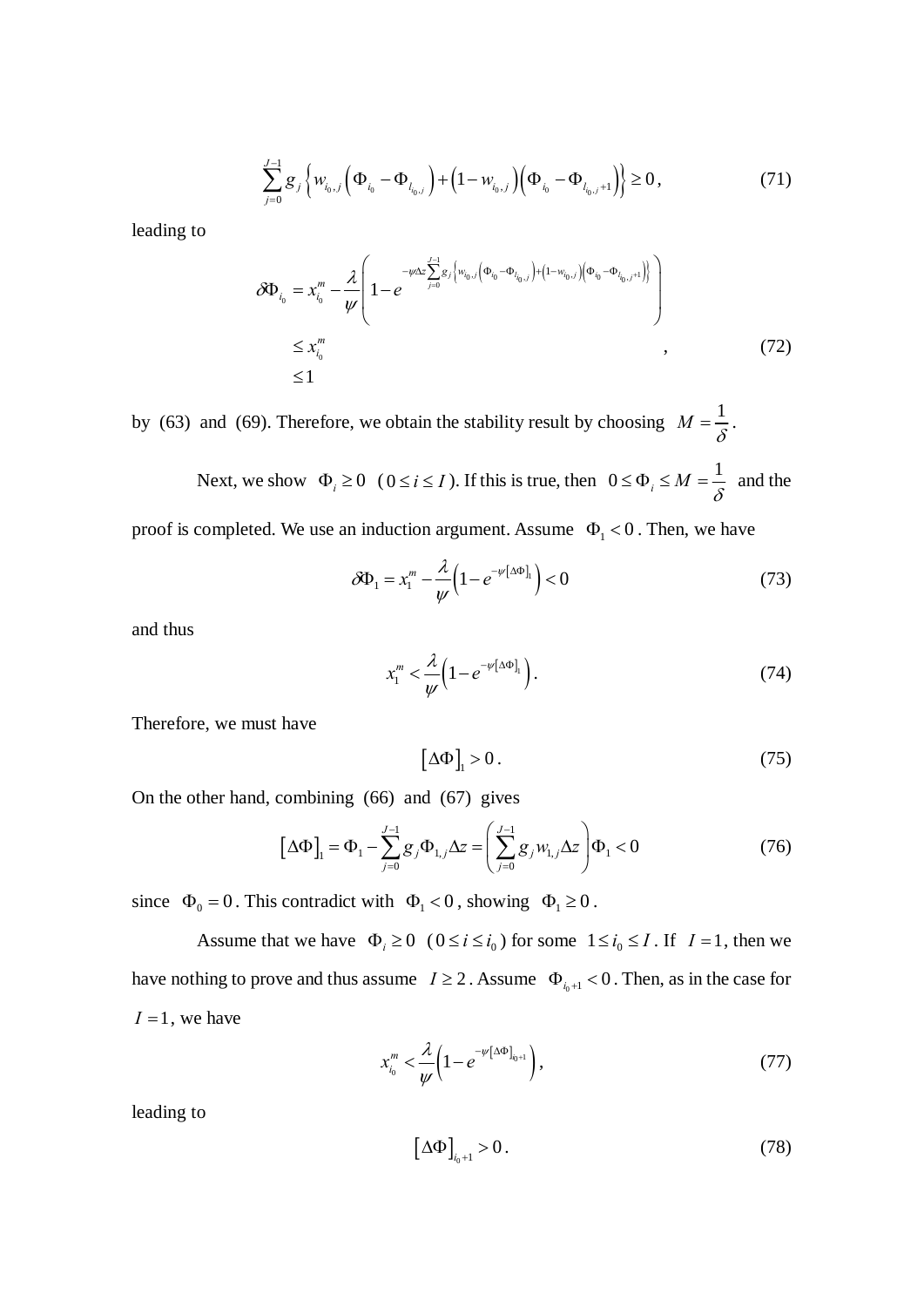On the other hand, we have

$$
\begin{split}\n\left[\Delta \Phi\right]_{i_{0}+1} &= \Phi_{i_{0}+1} - \Delta z \sum_{j=0,}^{J-1} g_{j} \left\{ w_{i_{0}+1,j} \Phi_{l_{i_{0}+1,j}} + \left( 1 - w_{i_{0}+1,j} \right) \Phi_{l_{i_{0}+1,j}+1} \right\} \\
&= \Phi_{i_{0}+1} - \Delta z \sum_{j=0, l_{i_{0}+1,j}=i_{0}}^{J-1} g_{j} \left\{ w_{i_{0}+1,j} \Phi_{l_{i_{0}+1,j}} + \left( 1 - w_{i_{0}+1,j} \right) \Phi_{l_{i_{0}+1,j}+1} \right\} \\
&\quad - \Delta z \sum_{j=0, l_{i_{0}+1,j} \neq i_{0}}^{J-1} g_{j} \left\{ w_{i_{0}+1,j} \Phi_{l_{i_{0}+1,j}} + \left( 1 - w_{i_{0}+1,j} \right) \Phi_{l_{i_{0}+1,j}+1} \right\} \\
&= \left( 1 - \alpha_{i_{0}+1} \right) \Phi_{i_{0}+1} - \sum_{i=0}^{i_{0}} \alpha_{i} \Phi_{i}\n\end{split}
$$
\n(79)

with some non-negative constants  $0 \le \alpha_i \le 1$  ( $0 \le i \le i_0$ ),  $0 \le \alpha_{i_0+1} < 1$ . By the assumption, (79) gives

$$
0 < [\Delta \Phi]_{i_0+1}
$$
  
=  $(1 - \alpha_{i_0+1}) \Phi_{i_0+1} - \sum_{i=0}^{i_0} \alpha_i \Phi_i$   
 $\leq (1 - \alpha_{i_0+1}) \Phi_{i_0+1}$  (80)

and thus  $\Phi_{i_0+1} > 0$ . The contradicts with  $\Phi_{i_0+1} < 0$ . Therefore, we obtain  $\Phi_{i_0+1} \ge 0$  and  $\Phi_i \ge 0$  ( $0 \le i \le i_0 + 1$ ), which completes the proof by the induction argument.

### *Remark 4.1*

In an essentially the same way, it follows  $0 \le \Phi_i \le \frac{1}{\delta} x_i^m$   $(0 \le i \le I)$ , which is consistent with **Remark 3.2.** In addition, it leads to  $[\Delta \Phi]_i \ge 0$  ( $0 \le i \le I$ ) by (68). Furthermore, we obtain the lower-bound  $\Phi_i \geq \frac{1}{s} x_i^m - \frac{\lambda}{n}$  $\delta$  y  $\Phi_i \geq \frac{1}{2}x_i^m - \frac{\pi}{2}$ , with which **Proposition 4.2** gives the sharper stability result

$$
\max\left\{0,\frac{1}{\delta}x_i^m-\frac{\lambda}{\psi}\right\}\leq \Phi_i\leq \frac{1}{\delta}x_i^m \quad (0\leq i\leq I). \tag{81}
$$

Finally, we show that the present scheme is consistent in the sense of Section 2 of Azimzadeh et al. (2018), but this follows from continuity of viscosity (sub-, super-)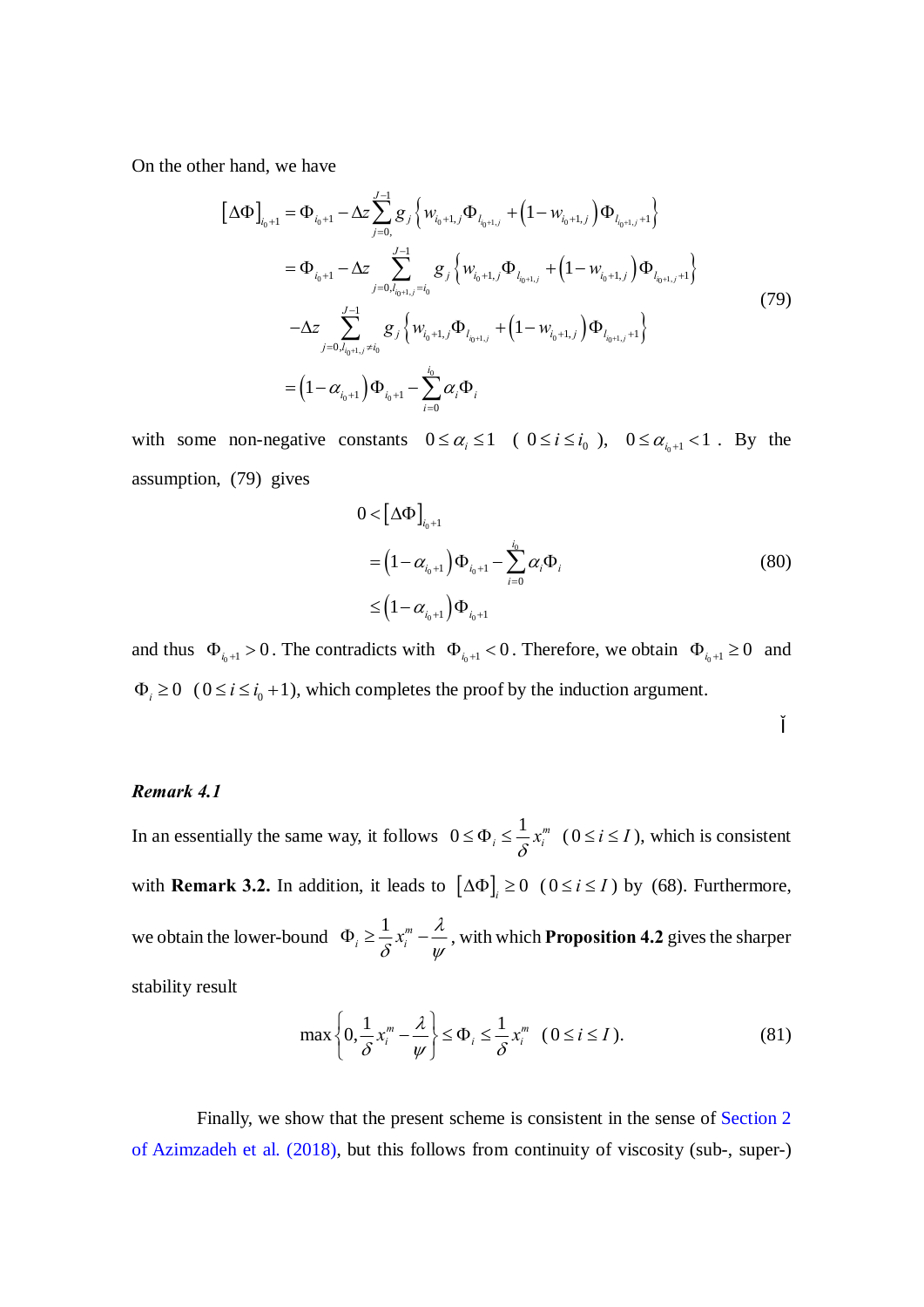solutions in  $\Omega$ <sup></sup> at least if *g* is a delta distribution concentrated at  $z_0 \in (0,1)$  because the non-local term reduces to the point-wise term

$$
\int_0^1 g(z) \Phi\big((1-z)x\big) dz = \Phi\big((1-z_0)x\big). \tag{82}
$$

For generic *g* , verifying the consistency property is a more complicated issue, but is possible under certain regularity conditions. A sufficient regularity condition for the probability density *g* is as follows:

$$
\lim_{l \to +\infty} \int_0^1 |g_l(z) - g(z)| dz = 0,
$$
\n(83)

where  $g \in C^1(0,1)$  and *g* has a compact support in  $(0,1)$ . Then, we can discretize this *g* as

$$
g_{I}(z) = \sum_{j=0}^{J-1} g_{j} \chi_{j}(z), \qquad (84)
$$

$$
g_j = \int_{z_j}^{z_{j+1}} g(z) dz,
$$
 (85)

$$
\chi_j(z) = \begin{cases} 1 & \left(z_j \le z \le z_{j+1}\right) \\ 0 & \text{(Otherwise}\right) \end{cases} \tag{86}
$$

and  $J = O(I)$ . In this case, we can check that a condition similar to that obtained in Lemma 12 of Azimzadeh et al. (2018), and thus the consistency.

# *Proposition 4.3*

*The present scheme is consistent with an appropriate g .*

**Propositions 4.1** through **4.3** lead to convergence of numerical solutions to the present scheme toward the viscosity solution to the equation (17).

# *Proposition 4.4*

*With an appropriate g , numerical solutions to the present numerical scheme converge to the unique viscosity solution to the HJBI equation (17), the value function, locally*   $uniformly$  *in*  $\Omega$ *.*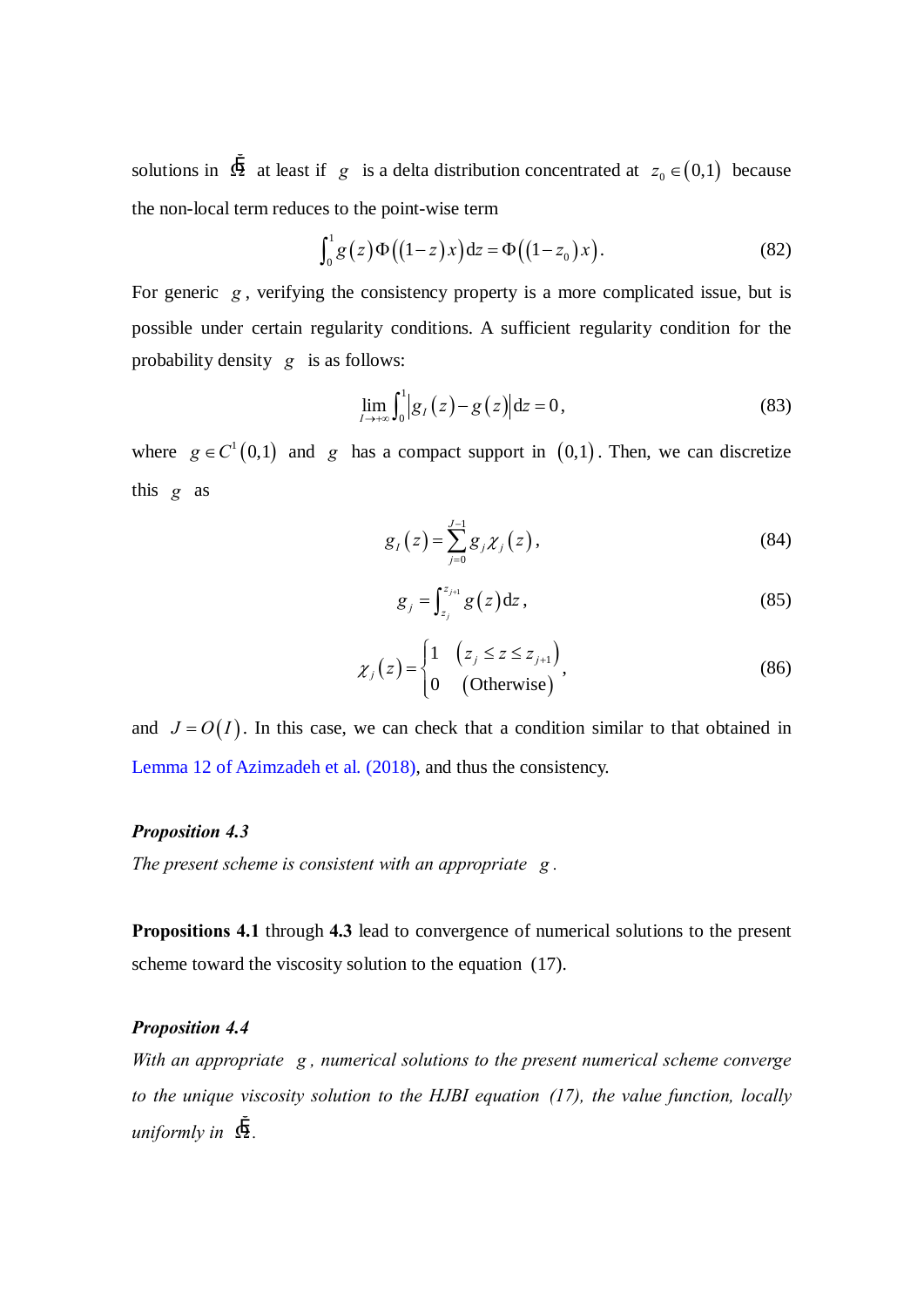#### *Remark 4.2*

Uniqueness of numerical solutions follows from Theorems 5 of Oberman (2006) because the scheme is degenerate elliptic and proper in the sense of the literature. Existence of numerical solutions, however, is not a trivial issue in this framework because the scheme is not Lipschitz in the sense of Oberman (2006). We can overcome this issue through replacing (70) by

$$
S_i\left(\Phi_i, \left\{u_{i,j}\right\}_{0\leq j\leq I}\right) \equiv \partial\Phi_i + \frac{\lambda}{\psi} \left(1 - e^{-\psi \Delta z \left(\sum_{j=0}^{J-1} g_j \left\{w_{i,j} \ddot{u}_{i,j+1} + (1-w_{i,j}) \ddot{u}_{i,j+1}\right\}\right)}\right) - x_i^m \quad (1 \leq i \leq I) \quad (87)
$$

with  $\ddot{u}_{i,j} = \min \left\{ 2M, \max \left\{ u_{i,j}, -2M \right\} \right\}$  ( $0 \le i, j \le I$ ). Then, the modified scheme admits a unique solution since it is Lipchitz, and thus admits a solution. The modified scheme is degenerate elliptic and proper, and thus admits a unique numerical solution. By choosing *M* sufficiently large, by **Proposition 4.2**, the unique solution to the modified scheme is a solution to the present scheme, showing existence of numerical solutions. Consequently, the present scheme admits a unique numerical solution.

Several computational results are attached to this material (**Figures 1** through **6**). The computational conditions are  $I=1,000$ ,  $J=500$ ,  $m=1.5$ ,  $\delta=3$ ,  $g(z) = 1.25 \chi_{0.1 \le z \le 0.9}$ ,  $\lambda = 0.1$  or 1, and  $\psi = 1$ , 10, or 100. The numerical solutions and asymptotic results (59) are plotted, suggesting their good agreement especially for the smaller  $\lambda$ . Notice that the value function is normalized as  $\delta\Phi$  in these figures. Here, the numerical solutions are computed with the recursion

$$
\Phi_i^{(n+1)} = \frac{1}{\delta} x_i^m - \frac{\lambda}{\delta \psi} \left( 1 - e^{-\psi \left( \Phi_i - \sum_{j=0}^{j-1} g_j \Phi_{i,j} \Delta z \right)} \right)^{(n)} \quad n = 0, 1, 2, ... \tag{88}
$$

with the initial guess  $\Phi_i^{(0)}$  until  $\max_i |\Phi_i^{(n+1)} - \Phi_i^{(n)}| \le 10^{-14}$ . Typically,  $n = O(10^0 - 10^1)$ .

Our computational results on the optimal control  $\phi^*$  are consistent with the fundamental assumptions (4) and (6) of the model and in accordance with the asymptotic result (**Proposition 3.5**), especially for small  $\lambda$ .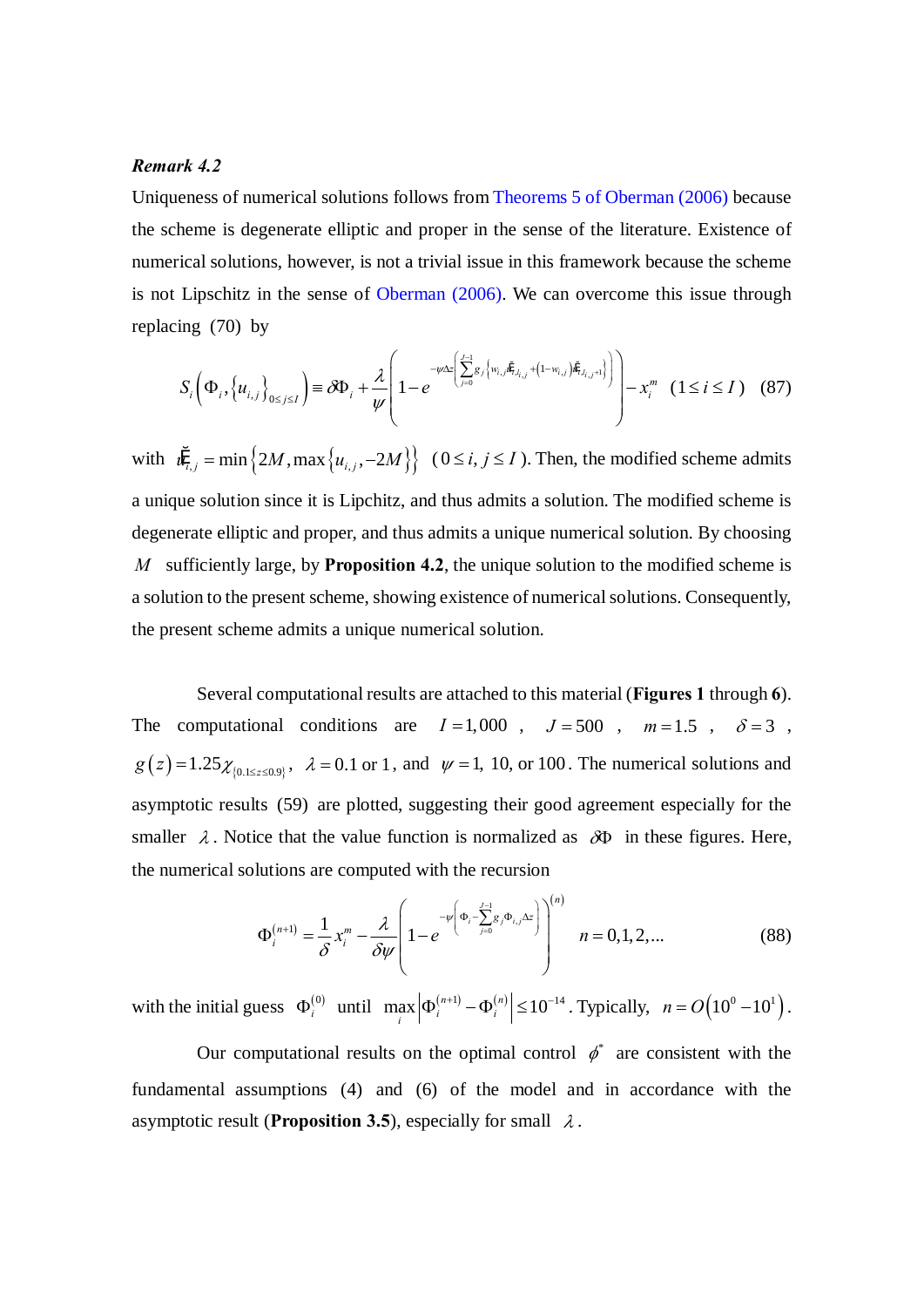

**Figure 1:** The computed and asymptotic  $\partial \Phi(x)$  and  $\phi^*(x)$  with  $\lambda = 0.1$  and  $\psi = 1$ . Line: computed result, Circle: asymptotic result.



**Figure 2:** The computed and asymptotic  $\partial \Phi(x)$  and  $\phi^*(x)$  with  $\lambda = 1$  and  $\psi = 1$ . Line: computed result, Circle: asymptotic result.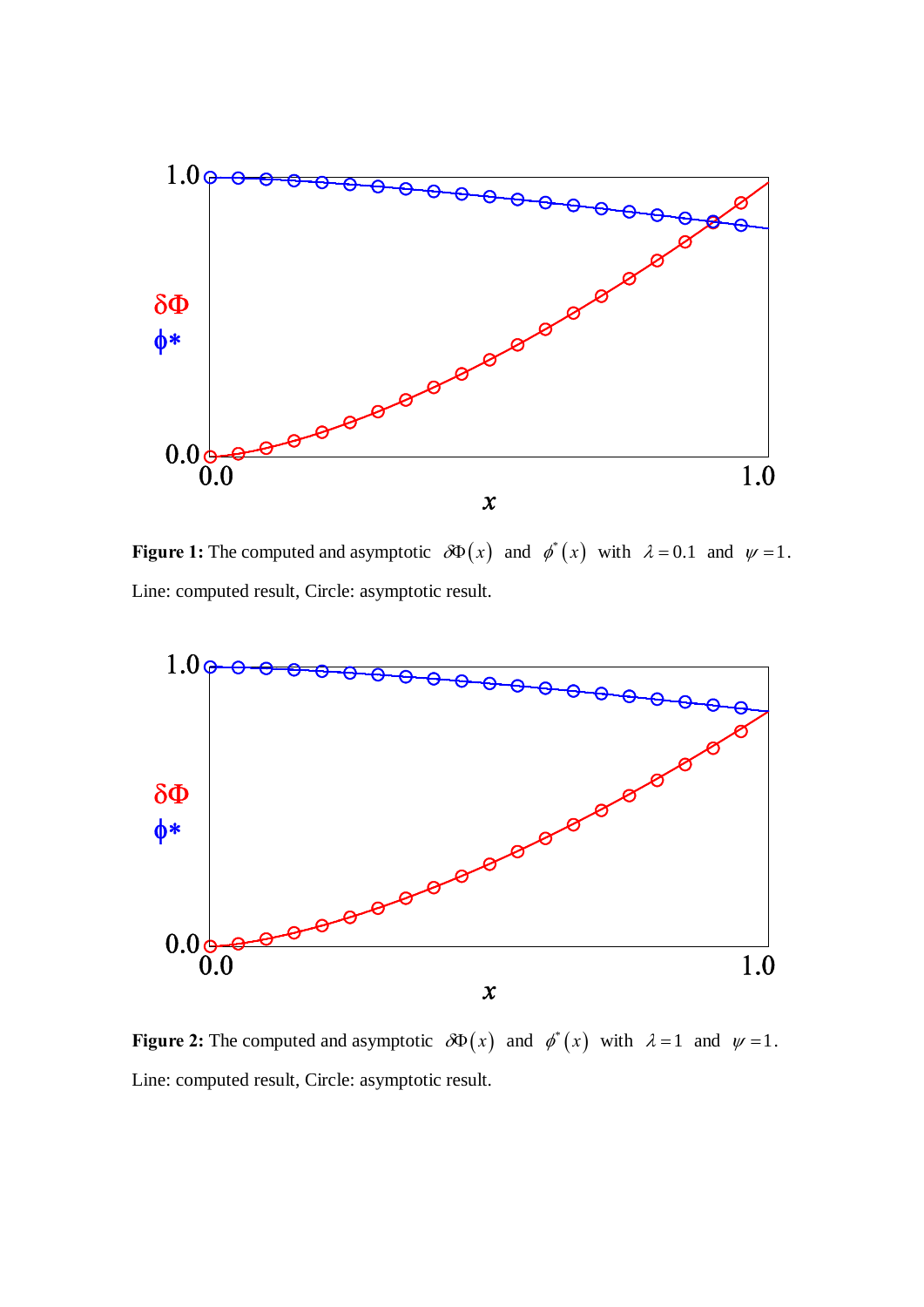

**Figure 3:** The computed and asymptotic  $\partial \Phi(x)$  and  $\phi^*(x)$  with  $\lambda = 0.1$  and  $\psi$  =10. Line: computed result, Circle: asymptotic result.



**Figure 4:** The computed and asymptotic  $\partial \Phi(x)$  and  $\phi^*(x)$  with  $\lambda = 1$  and  $\psi = 10$ . Line: computed result, Circle: asymptotic result.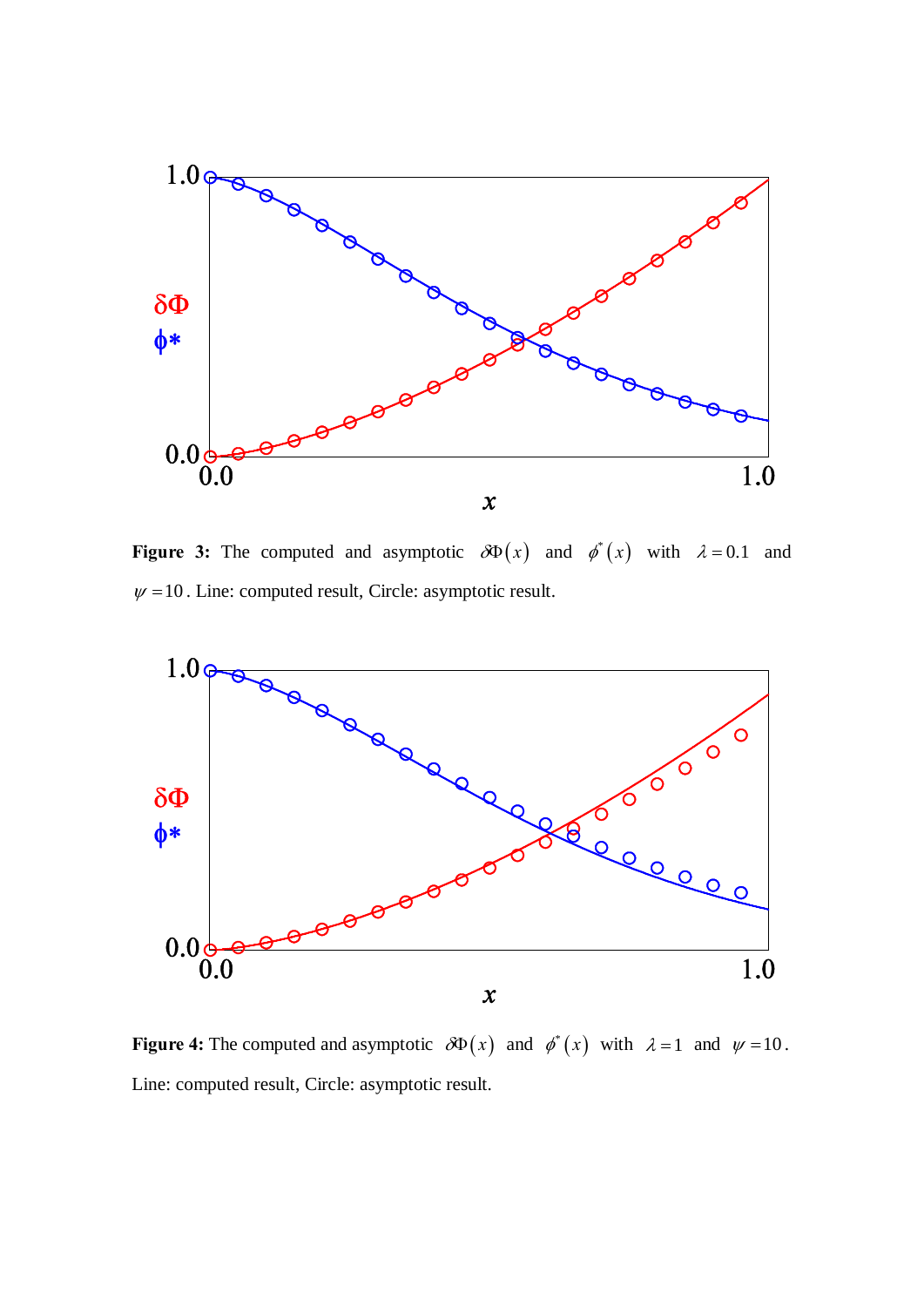

**Figure 5:** The computed and asymptotic  $\partial \Phi(x)$  and  $\phi^*(x)$  with  $\lambda = 0.1$  and  $\psi$  =100. Line: computed result, Circle: asymptotic result.



**Figure 6:** The computed and asymptotic  $\partial \Phi(x)$  and  $\phi^*(x)$  with  $\lambda = 1$  and  $\psi = 100$ Line: computed result, Circle: asymptotic result.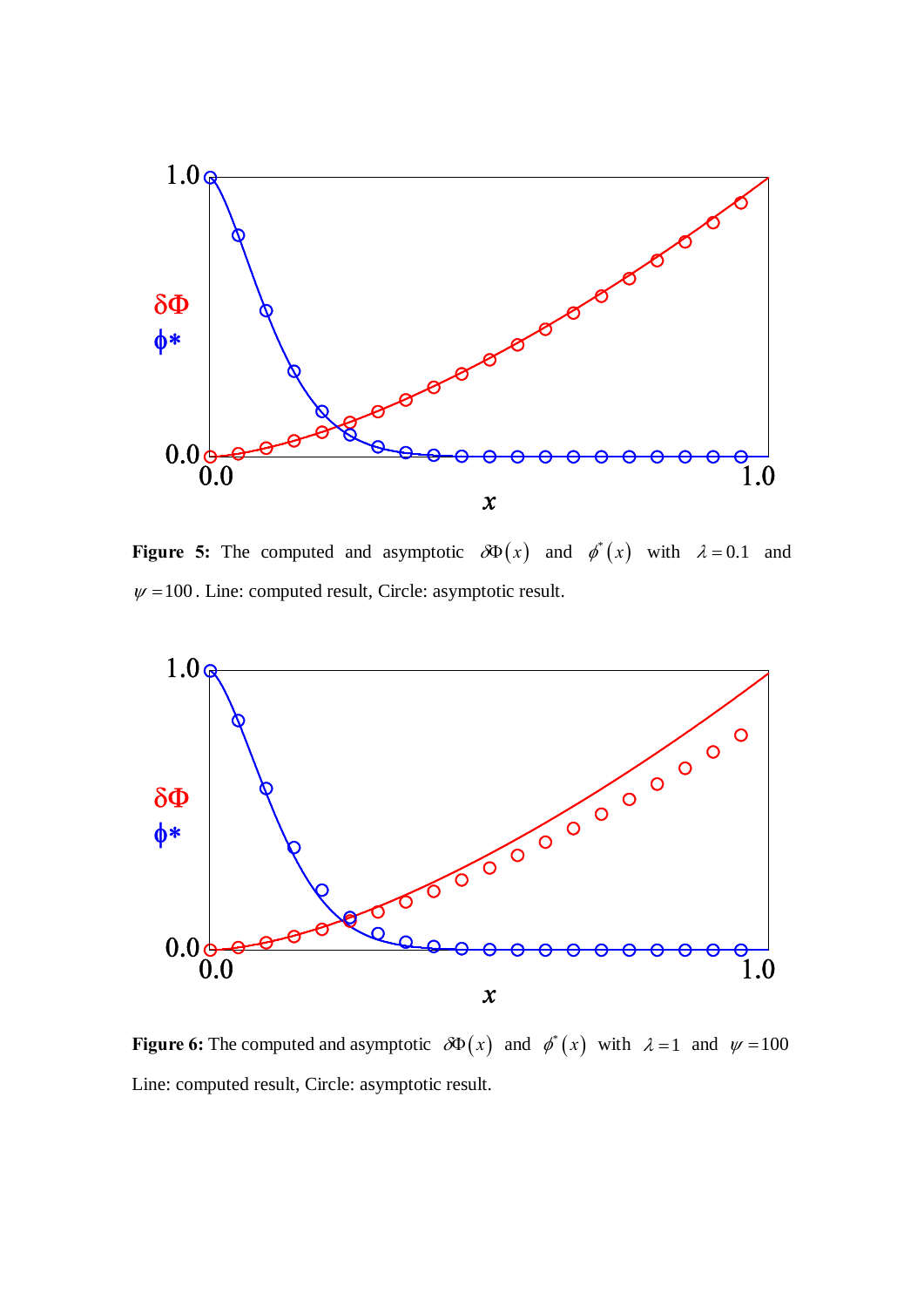#### **5. Conclusions**

Mathematical analysis on a simplified stochastic control problem of jump-driven systems subject to an ambiguous jump intensity was carried out. The main result was unique solvability of the HJBI equation in the viscosity sense. Numerical computation of the HJBI equation was performed as well.

In future research, we will investigate to what extent our analysis results apply to problems with drift and diffusion terms. Analyzing advanced problems, such as ergodic control, impulse control, and singular control, is an interesting research topic as well. In addition, the model will be extended and applied to a management problem of biological population subject to a jump disturbance such that the observer has a difficulty in accurately identifying the jump intensity. This kind of problems frequently arise in environmental and ecological management in and around rivers. An example is management of algae population subject to floods.

#### **Acknowledgements**

JSPS Research Grant 17K15345 and 18K01714 support this research.

# **References**

- [1] Aït-Sahalia, Y., & Matthys, F. (2019). Robust consumption and portfolio policies when asset prices can jump. *Journal of Economic Theory*, 179, 1-56.
- [2] Azimzadeh, P., Bayraktar, E., & Labahn, G. (2018). Convergence of implicit schemes for Hamilton-Jacobi-Bellman quasi-variational inequalities. *SIAM Journal on Control and Optimization*, 56(6), 3994-4016.
- [3] Barles, G., & Souganidis, P. E. (1991). Convergence of approximation schemes for fully nonlinear second order equations. *Asymptotic Analysis*, 4(3), 271-283.
- [4] Capasso, V., & Bakstein, D. (2005). *An Introduction to Continuous-time Stochastic Processes*. Birkhäuser, New York.
- [5] Collie, J. S. et al. (2016). Ecosystem models for fisheries management: finding the sweet spot. *Fish and Fisheries*, 17(1), 101-125.
- [6] Crandall, M. G., Ishii, H., & Lions, P. L. (1992). User of guide to viscosity solutions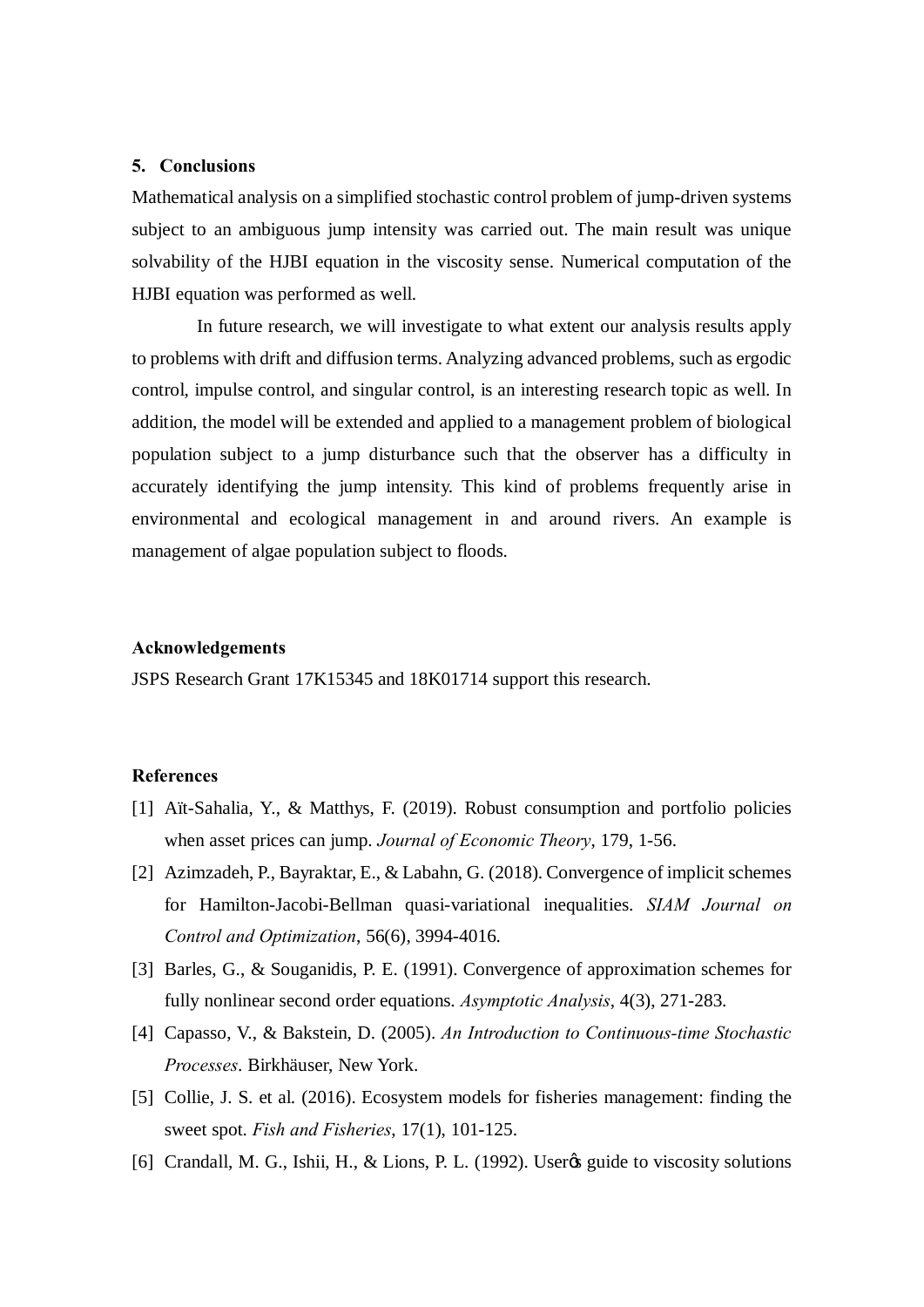of second order partial differential equations. *Bulletin of the American Mathematical Society*, 27(1), 1-67.

- [7] Fleming, W. H. & Soner, H. M. (2006). *Controlled Markov Processes and Viscosity Solutions*. Springer, New York.
- [8] Grass, D., Kiseleva, T., & Wagener, F. (2015). Small-noise asymptotics of Hamilton-Jacobi-Bellman equations and bifurcations of stochastic optimal control problems. *Communications in Nonlinear Science and Numerical Simulation*, 22(1-3), 38-54.
- [9] Hansen, L., & Sargent, T. J. (2001). Robust control and model uncertainty. *American Economic Review*, 91(2), 60-66.
- [10] Ji, S., & Shi, X. (2017). Explicit solutions for continuous time meanovariance portfolio selection with nonlinear wealth equations. *Systems & Control Letters*, 104, 1-4.
- [11]Jin, X., Luo, D., & Zeng, X. (2017). Dynamic asset allocation with uncertain jump risks: a pathwise optimization approach. *Mathematics of Operations Research*, 43(2), 347-376.
- [12]Koleva, M. N., & Vulkov, L. G. (2018). Fast computational approach to the Delta Greek of non-linear Black-Scholes equations. *Journal of Computational and Applied Mathematics*, 340, 508-522.
- [13]Kwok, Y. K. (2008). *Mathematical Models of Financial Derivatives*. Springer, Berlin Heidelberg.
- [14]Lande, R., Engen, S., & Saether, B. E. (2003). *Stochastic Population Dynamics in Ecology and Conservation*. Oxford University Press on Demand, Oxford.
- [15]Li, D., Cui, J. A., & Song, G. (2015). Permanence and extinction for a single-species system with jump-diffusion. *Journal of Mathematical Analysis and Applications*, 430(1), 438-464.
- [16] Liang, X., & Lu, Y. (2017). Indifference pricing of a life insurance portfolio with risky asset driven by a shot-noise process. *Insurance: Mathematics and Economics*, 77, 119-132.
- [17]Manoussi, V., Xepapadeas, A., & Emmerling, J. (2018). Climate engineering under deep uncertainty. *Journal of Economic Dynamics and Control*, 94, 207-224.
- [18]Oberman, A. M. (2006). Convergent difference schemes for degenerate elliptic and parabolic equations: Hamilton-Jacobi equations and free boundary problems. *SIAM*